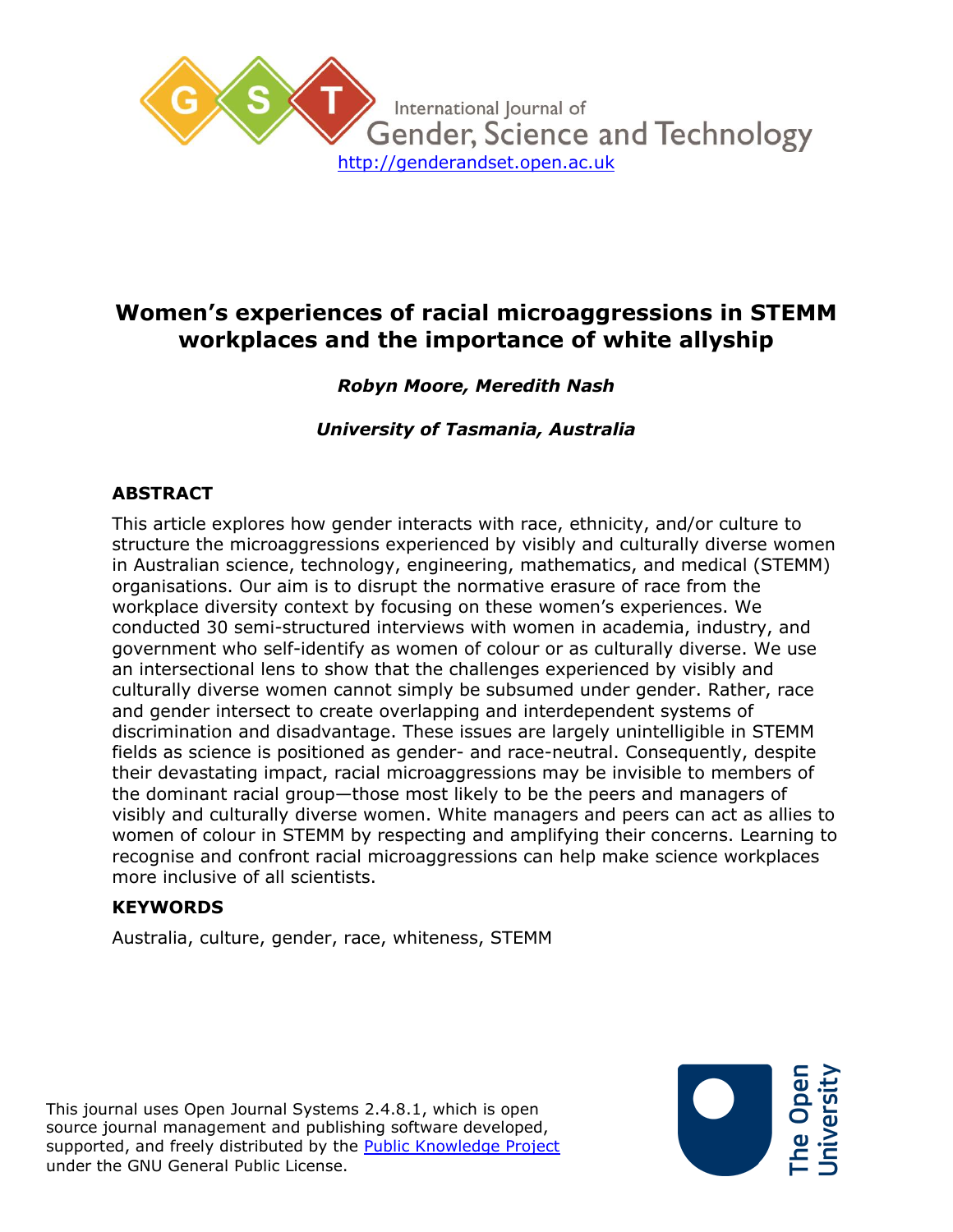# **Women's experiences of racial microaggressions in STEMM workplaces and the importance of white allyship**

Diversity initiatives within science, technology, engineering, mathematics, and medical (STEMM) organisations in the Global North are overwhelmingly focused on gender, with other aspects of identity sidelined. For example, the Athena SWAN (Scientific Women's Academic Network) institutional gender equity scheme has been adopted in the UK, Ireland, Australia, US, and Canada, and a similar award is being considered by the European Union (Nash et al., 2020; Schmidt et al., 2020). Similarly, the US National Science Foundation's ADVANCE program aims to support women in science fields (Rosser et al., 2019). These programs are designed to address the 'leaky pipeline'—a metaphor describing the loss of women at each transitional stage in a science career (Alfred et al., 2019; Metcalf, 2010). To illustrate, in Australia, women comprise 50% of science PhD graduates, but only 20% of senior academics (Prinsley et al., 2016). Worldwide, women comprise less than 30% of scientists engaged in research and development (Huang et al., 2020).

While there is a clear need to address gender equity in STEMM organisations, a blinkered focus on gender obscures other aspects of women's identities, such as race or sexuality, which can produce hostile working conditions for these women, undermine their identity as scientists, and impede professional advancement. For visibly and culturally diverse women (henceforth women of colour), $<sup>1</sup>$  the pipeline</sup> problem is even more profound (National Science Foundation, 2019). For example, less than 3% of professors in STEMM fields in the US are women of colour (Ong et al., 2011).

In forthcoming sections, we review the relevant literature and discuss the findings of our qualitative interview study of 30 women of colour working in STEMM fields in Australia. We use intersectionality and grounded theory to explore the complex ways that gender interacts with race, ethnicity, and/or culture to structure the experiences of women of colour in STEMM organisations. Key themes include the intersections of gendered and raced microaggressions, difficulties negotiating racial microinsults, and supervisors and managers as allies. We argue that race and gender intersect to create overlapping and interdependent systems of discrimination and disadvantage. To conclude, we provide specific recommendations for how white people can act as allies to women of colour to leverage change in STEMM workplaces.

### **INTERSECTIONALITY**

Intersectionality refers to interconnections between features of identity such as gender, race, class, age, sexuality, and ability (Crenshaw, 1989; Hanson, 2012). This concept enables the meaningful description of ways in which privilege and oppression intersect and how this informs individual experiences. From an intersectional perspective, gender equity cannot be effectively addressed unless it is understood within the broader context of overall social location (Leggon, 2010). However, most 'women in STEMM' initiatives focus exclusively on middle-class, heterosexual, white women (Jovanovic & Armstrong, 2014; Ong, 2005*).* This focus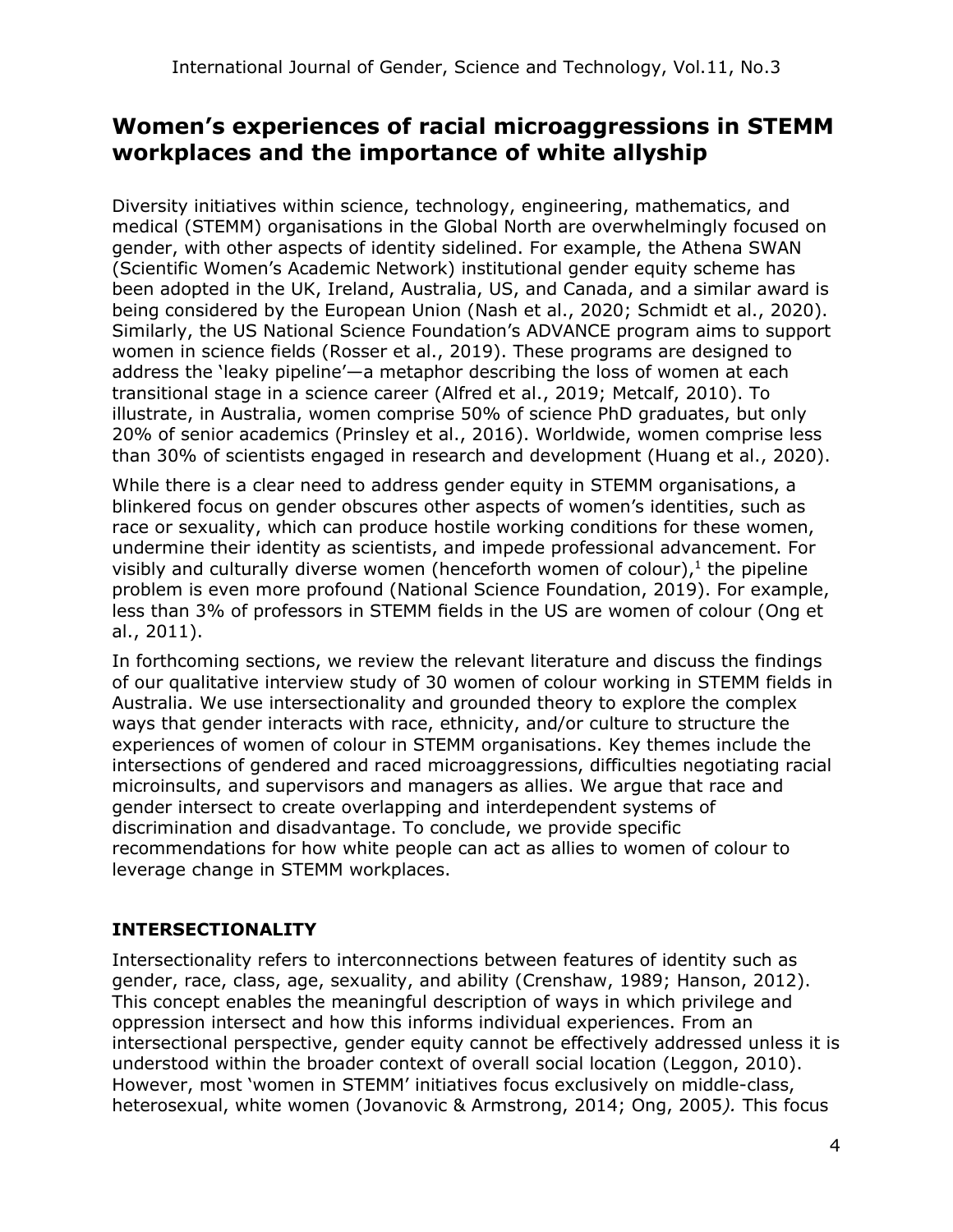constructs a 'social imaginary of a universal woman' within the sciences (Torres, 2012, p. 38), neglecting the complexity of women's lived experiences and erasing the experiences of women of colour. Privileging gender over other aspects of identity deletes any 'others' and positions the dominant group's experience as shared by all women (Sanchez-Hucles & Davis, 2010). This exemplifies the 'whitewash dilemma' (Holvino, 2010), whereby the experiences of white women are extrapolated to all women. For example, a survey of US women in astronomy and planetary science found that women of colour reported the highest rates of negative workplace experiences and are at a greater risk of both gendered and racial harassment (Clancy et al., 2017). As this example shows, women of colour face challenges that cannot simply be subsumed under gender. Indeed, 'women in STEMM' programs and policy initiatives that focus solely on gender have produced the unintended consequence of decreasing the progress of women of colour relative to white women—the main beneficiaries of these programs (Jovanovic & Armstrong, 2014; Ong et al., 2011).

Positioning white women as the 'universal woman' within science reflects the unmarked and unnamed nature of whiteness in dominant (white) discourse and institutions (Frankenberg, 1993). Science is positioned as race- and gender-neutral despite its evolution with a particular ideological framework based on a white, male, middle-class occupation (Hanson, 2012; Mattheis et al., 2019; Pawley & Tonso, 2011). The dominant image of scientists as white males actively discourages many women of colour from exploring science careers as they struggle to 'validate their identities as emerging scientists' (Ong et al., 2011, p. 184). US empirical research reveals that, for those who persist despite these obstacles, identifying as a woman of colour and a scientist often involves creative and painful practices of gender and racial passing (Alfrey & Twine, 2017; Mattheis et al., 2019; Ong, 2005). Scholars have shown that women 'undo' their gender, distance themselves from practices of femininity, or overemphasise masculine traits to 'fit in' (Cech, 2015; Hatmaker, 2013; Kmec, 2013; Powell et al., 2009). Similarly, women of colour assume 'the burden of responding to standards not traditionally designed for them' (Ong, 2005, p. 598). As Mattheis et al. (2019, p. 4) note, 'the pressure to conform or conceal aspects of identity is felt much more intensely by those whose identities fall farther outside the stereotype of a straight, cisgender, white, middle class, man'. In comparison to white women, the emotional labour involved in this identity work is heightened for women of colour who attempt to simultaneously embody the identities of 'ordinary' women, 'ordinary' persons of colour and 'ordinary' scientists (Ong, 2005).

Choroszwicz and Adams (2019) coined the term 'meta-work' to describe the labour undertaken by professionals to offset structural inequalities. Meta-work is 'hidden, invisible and laborious' (Choroszwicz & Adams, 2019, p. 3438). For example, in addition to normalising themselves, women of colour must 'work harder to prove their ability' (Choroszwicz & Adams, 2019, p. 3438). Managing their peers' and managers' perceptions of diminished competency places additional demands on those who are already marginalised. These demands accumulate over the career. In this article, we focus on the affective labour resulting from microaggressions.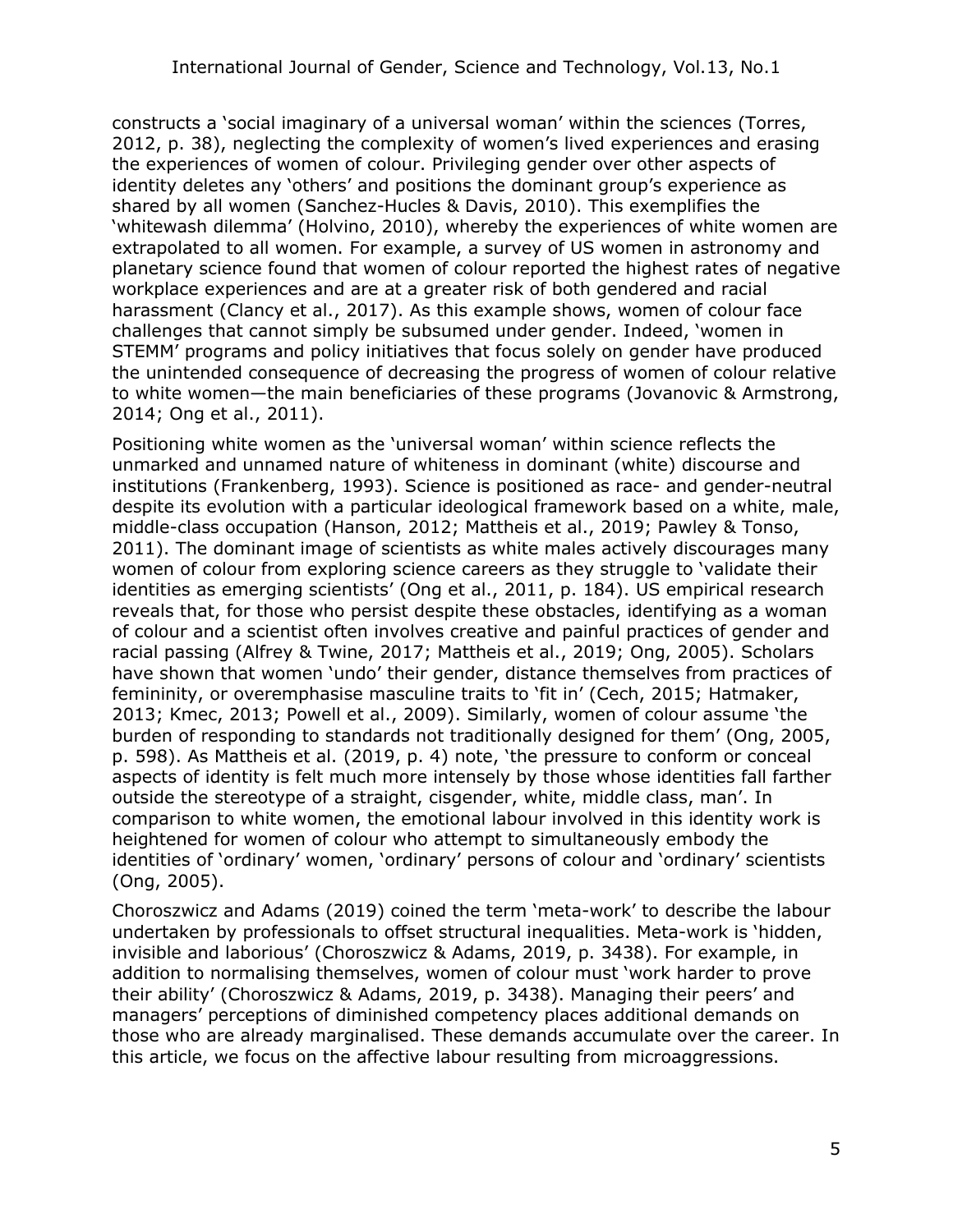### **MICROAGGRESSIONS**

Despite Australia's positioning as a 'multicultural' society, racial inequality persists (Liu & Baker, 2016). The Australian STEMM workforce is dominated by cisgender [white] men (Office of the Chief Scientist, 2020). Yet, the exclusion of intersectional data from the study of the STEMM workforce reinforces whiteness as the organisational norm (Liu & Baker 2016). This 'silent association' (Liu & Baker, 2016, p. 421) of whiteness and maleness with organisational leadership underpins the persistent marginalisation of people of colour in Australian STEMM contexts (Jayasuriya et al., 2003). Indeed, everyday racism permeates social and organisational relations. For instance, racial microaggressions intensify the burden of additional labour performed by women of colour in STEMM organisations in Australia.

Racial microaggressions are 'brief and commonplace daily verbal, behavioral, and environmental indignities, whether intentional or unintentional, that communicate hostile, derogatory, or negative racial slights and insults to the target person or group' (Sue et al., 2007, p. 271). Racial microaggressions reflect and reproduce stereotypes about the recipient's racial group (Kim et al., 2019). Sue et al. (2007) identified three types of racial microaggressions. Microassaults are blatant racial comments or slurs. In contrast, microinsults convey hidden insulting messages, such as commending a person of colour for their spoken English. Lastly, microinvalidations negate the racial reality of a person of colour, such as denying the reality of racism in contemporary society.

Common racial microaggressions in work settings include being undermined, questioned about professional capabilities, and being publicly scrutinised by White colleagues (Arday, 2018). These exchanges are ubiquitous in daily conversations and interactions, and often seen as innocent and innocuous by those from dominant social groups. However, the cumulative effects of these seemingly minor events have a devastating impact — 'death by a thousand cuts' in the words of one of our research participants. While experiencing emotional and psychological distress in the aftermath of microaggressions, targets must modulate their emotional reactions and determine how best to respond. This additional cognitive and emotional labour spent ruminating on microaggressions is emotionally draining, can affect health, and may hinder work performance (Kim et al., 2019; Sue et al., 2007). Moreover, racial microaggressions contribute to the 'chilly climate' that women of colour experience in Australian STEMM organisations, in which women feel incompatible with science's white, male culture (Kmec, 2013; Ong et al., 2011). 'Chilly climates', which are 'characterised by a subtle process of devaluation, lack of encouragement and recognition' (Reilly et al., 2016, p. 1026), are one of the key factors contributing to the 'leaky pipeline' in science (Alfred et al., 2019).

Microaggressions are subtle and often unintended, rendering them difficult to recognise and confront. People from targeted groups, such as women of colour, may describe a vague feeling that 'something is not right' (Sue et al., 2007, p. 277). In contrast, perpetrators often sincerely believe they have acted with good faith and are able to offer seemingly reasonable explanations for their behavior. This can lead members of dominant groups to perceive the targets of microaggressions as over-sensitive (Arday, 2018). As such, identifying and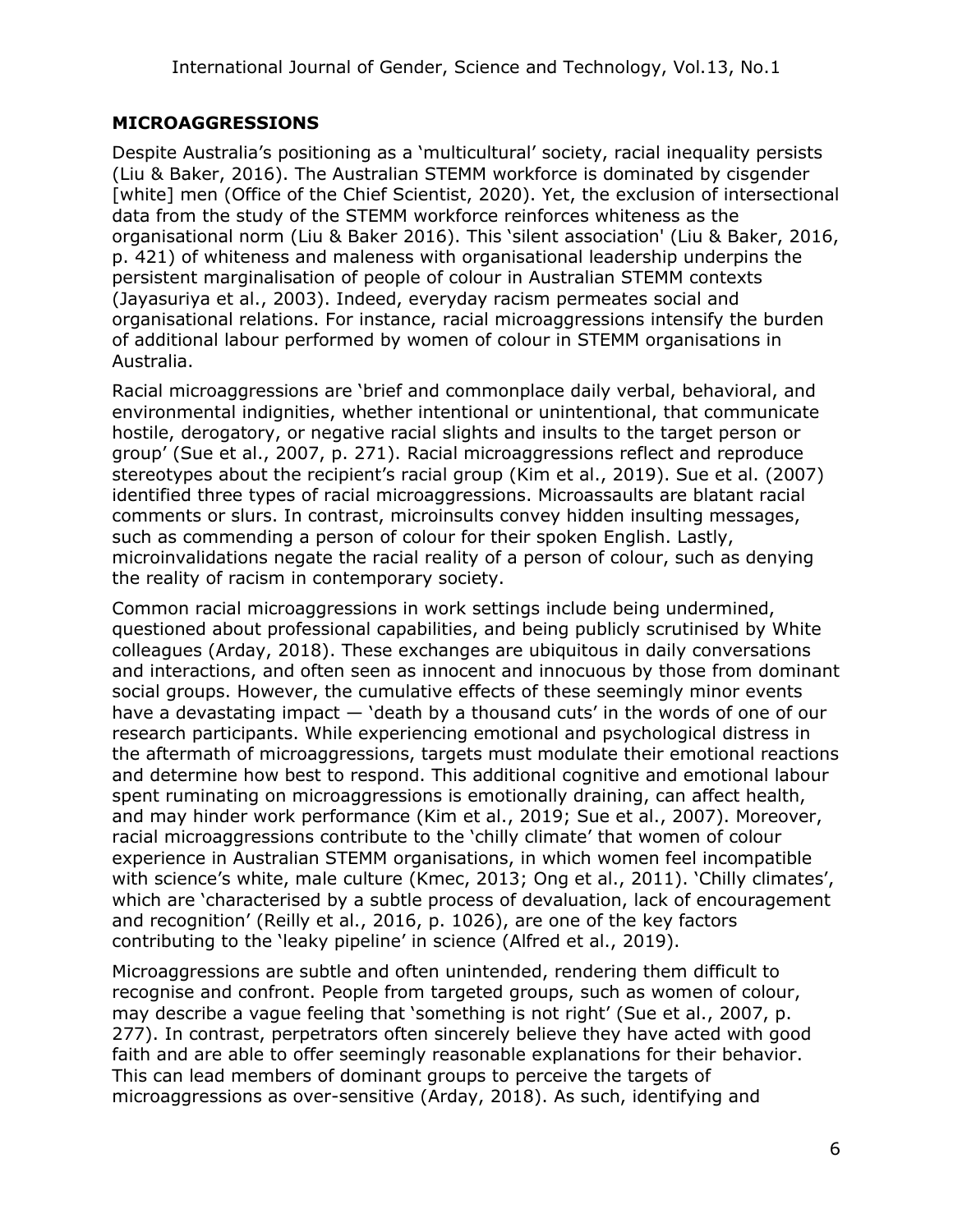responding to microaggressions is fraught. While this is true for all microaggressions, whether based on gender, sexuality, or other aspects of identity, there are additional factors which render addressing racial microaggressions in STEMM organisations particularly challenging—the construction of science as objective and the deracination of contemporary relationalities.

Socialisation in STEMM fields encourages belief in science as objective, which renders questions of different lived experiences unintelligible (Mattheis et al., 2019; Nash & Moore, 2019). As Ong (2005, p. 598) observes, '[m]atters of gender, race, ethnicity, social class, immigration status, and sexual orientation have no acknowledged place in this cultureless culture'. Science is characterized as valuefree (Leggon, 2010). However, scientists' values, attitudes, and beliefs accompany them in their scientific endeavours (Hanson, 2012; Hubbard, 2001). In a similar way to unexamined heteronormative assumptions silencing conversations about gender and sexuality in STEMM workplaces (Mattheis et al., 2019), unexamined whiteness silences conversations about race in Australian STEMM workplaces. This can be further explained using Acker's (2006, p. 443) concept of 'inequality regimes', defined as 'loosely interrelated practices, processes, actions, and meanings that result in and maintain class, gender, and racial inequalities within particular organizations'. In neoliberal STEMM organisations, the inequality regimes which advantage particular groups of workers—those that are straight, white, middle-class, able-bodied and male (for exceptions, see Acker, 2006)—and disadvantage others are obscured (Morley, 2013). All individuals, regardless of gender, class, race, sexuality, or ability, are positioned as having equal opportunity to succeed. Within this framework, gendered (and other) inequalities are invisible and legitimated, rendering inequality more difficult to articulate and address (Sullivan & Delaney, 2016). In this context, women of colour may hesitate to tackle microaggressions, despite their devastating impact, due to the likelihood of their claims being doubted, and their response being perceived as too emotional, all of which undermine their credibility as scientists. Understanding this 'clash of racial realities' (Sue et al., 2007, p. 277) can assist white people to recognise that identity matters in STEMM due to the complex effects of gendered and racialised relational power dynamics.

Challenging racial microaggressions is also difficult in white, 'post-racial' societies like Australia due to the erasure of race from the public lexicon, and the deracination of relationalities (Goldberg, 2009). As Lentin (2016, p. 35) explains, in 'post-racial' societies, 'we have been left unable to speak about race'. In particular, white people often fail to recognise themselves as raced and may evoke colourblind discourse to frame career progression as the outcome of behavioural choices in race-neutral, meritocratic institutions (Bonilla-Silva, 2015; Moore, 2012). These discourses legitimate inequalities, rendering them difficult to articulate and address.

Moreover, in societies such as Australia where whiteness is normative, white people have little experience feeling uncomfortable based on race (Boutte & Jackson, 2014). This results in 'white fragility'—'a state in which even a minimum amount of racial stress becomes intolerable, triggering a range of defensive moves' (DiAngelo, 2011, p. 57). 'White fragility' compounds the difficulties faced by women of colour when drawing attention to racial microaggressions. As Jones and Norwood (2017, p.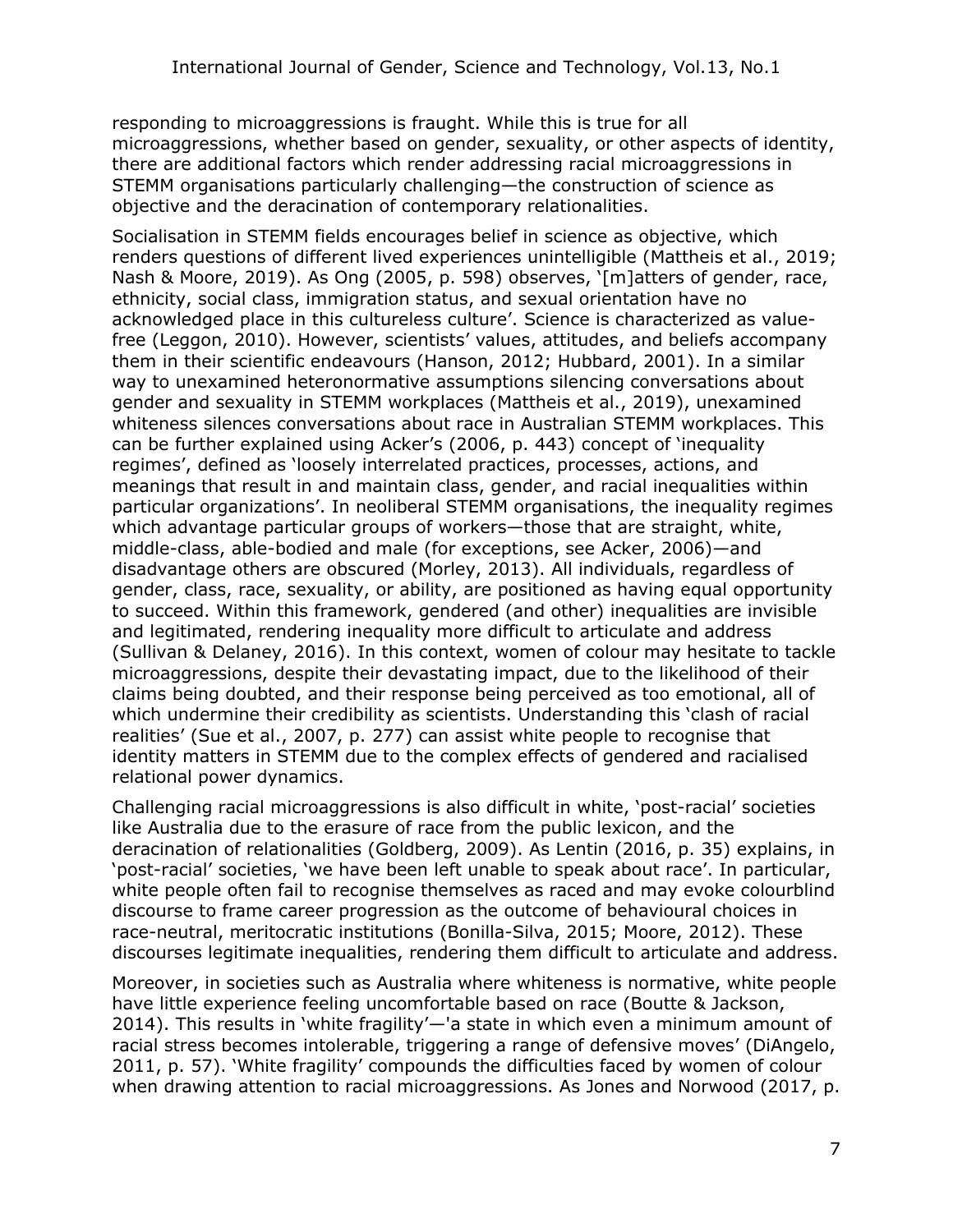2051) explain, 'any form of pushback may cause aggressors to blame these encounters on the very women they are attacking'.

Although 'post-racial' societies are deracinated, these societies are nevertheless structured along racial lines, with consistent, predictable, racialised differences on a range of socio-economic indicators—health, life expectancy, education, employment, income, wealth, and interaction with the criminal justice system (Moore, 2020). While racial microaggressions may seem innocuous, they occur within this context of systemic discrimination as well as overt racism in the workplace. Whether intended or not, microaggressions work in tandem with overt and/or systemic discrimination to reinscribe the marginalised status of targets. Dominant group members, especially anyone with a managerial or leadership position, hold social power (Drury & Kaiser, 2014; Patton & Bondi, 2015). They/we have a responsibility to use their/our status to create fairer workplaces (i.e. to become an ally).

### **ALLYSHIP**

Allies are dominant group members—straight, white, male and/or Christian, depending on the context—who work in partnership with people from marginalised groups towards social justice (Patton & Bondi, 2015). Allies leverage their privileged status to raise the credibility of topics that are difficult to articulate. Whereas women of colour are likely to be doubted, and/or seen as over-sensitive, when calling out microaggressions, allies are afforded more credibility (Drury & Kaiser, 2014). This credibility is based on perceptions that, unlike targets, allies are unlikely to directly benefit from their actions, and are therefore not seen to be acting out of self-interest (Roy et al., 2009). For example, in workplace contexts, men are able to question legitimising beliefs, such as the myth of meritocracy, without their motives being doubted (Drury & Kaiser, 2014).

In the case of racial microaggressions, the credibility of white allies is augmented by their/our positioning as 'neutral and unsituated – human not raced' (Dyer, 1997, p. 4). Whereas people of colour are presumed to be representative of their racial group, white people are treated as individuals whose behaviour is objective, rational, and value-free (DiAngelo, 2011). Men are similarly positioned in comparison to women. Consequently, in science, white men are positioned as objective and neutral (Ong, 2005). When white men recognise and call attention to issues faced by women of colour and advocate on their behalf, they are less likely to be ignored or dismissed, especially by other men. White men's social position also means that, relative to women, they are penalised less for speaking out (Rasinski & Czopp, 2010).

Acting as an ally requires white people to develop awareness of their own cultural location and the biases they hold (Sue et al., 2007). This is an ongoing, iterative process. As Sue (2017, p. 709) notes, 'becoming a White ally is a monumental task that presents many internal (personal) and external challenges'. An important caveat for those aspiring to be allies is to be aware of how their/our attitudes and behaviour can reinscribe rather than reduce inequity. For example, Drury and Kaiser (2014, p. 645) distinguish between men working alongside women and 'engaging in benevolent sexism by acting unilaterally on women's behalf'. Similarly, Patton and Bondi (2015, p. 508) argue that help may be 'remedial (and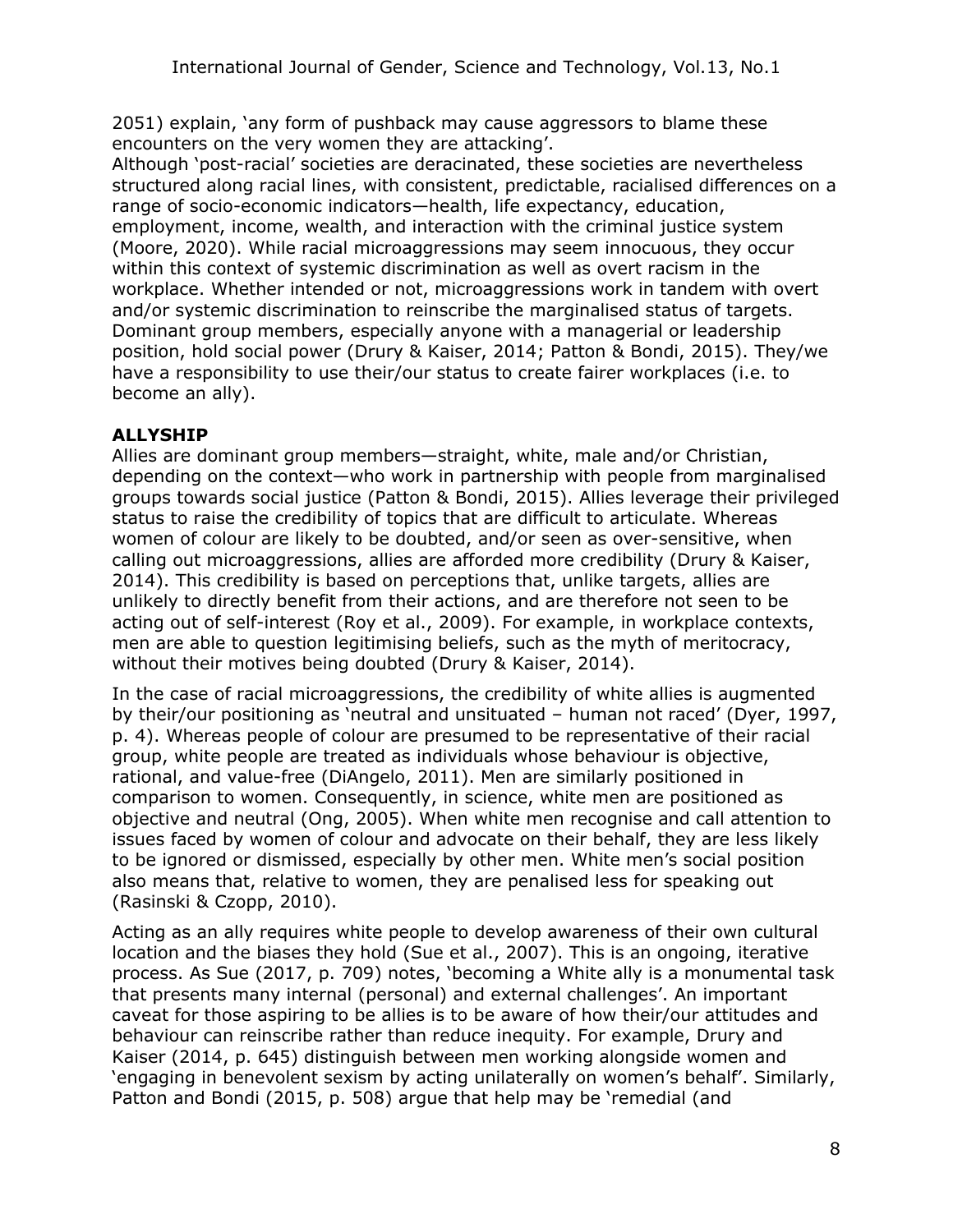paternalistic) rather than genuinely supportive, respectful and empowering'. Acting in paternalistic ways enhances the status of the ally while reinscribing the racialised status quo. As dominant group members, allies are used to being in control and must remain vigilant to step back and create space for marginalised group members to lead (Boutte & Jackson, 2014). Being ready to follow others is especially important given that allies typically have less awareness of issues than the group with which they are aligned (Drury & Kaiser, 2014). To explore these issues, we asked:

- How do visibly and culturally diverse women in STEMM organisations negotiate their professional identities?
- What helps and/or hinders visibly and culturally diverse women's advancement in science?

### **METHODS**

This article examines the experiences of 30 women of color working in academia, industry, and government in STEMM organisations in Australia. Fifty-four women volunteered to participate; we used a sampling matrix based on age, employment status/career point, geographic location, and organisational type to purposively select participants. Women who agreed to participate submitted consent forms. Author 1 (Robyn) conducted one semi-structured interview of up to one hour with each participant (*n* = 30 interviews) by Skype in 2019. Participants were asked about critical episodes that shaped their career, the influence of their racial or cultural background, their views on leadership, and factors that help or hinder visibly and culturally diverse women in science. All interviews were recorded with consent and transcribed verbatim.

Grounded theory is a qualitative methodology that emphasises a systematic inductive approach to data collection and analysis focusing on building theory from data rather than hypotheses (Corbin & Strauss, 1990). Grounded theory was chosen because its inductive principles align with the exploratory aims of this research, allowing us to generate new theories about the experiences of women of colour in STEMM in an Australian context, where little previous research exists. Following the grounded theory method, data were analysed by Author 1 (Robyn) first by open coding, or surface reading transcripts, taking note of any striking words, phrases, or themes arising from the data. Once common themes were identified, thematic categories were created, and relevant data was coded to those categories. To ensure the validity of this thematic analysis and inter-coder reliability of the coding system, Author 2 (Meredith) conducted additional analysis, and provided critical feedback on the initial interpretation of the data. We discussed variations in the sample and how the data corresponded with the method and research aims. This study was approved by the University's Human Research Ethics Committee. Data have been anonymised and pseudonyms are used throughout.

Demographic information was collected in a voluntary questionnaire prior to the interviews. Participants in this study are aged between 22 and 60 years, with a mean age of 38. Women in the study come from 17 different countries, with only three being born in Australia, and a further four in other countries in the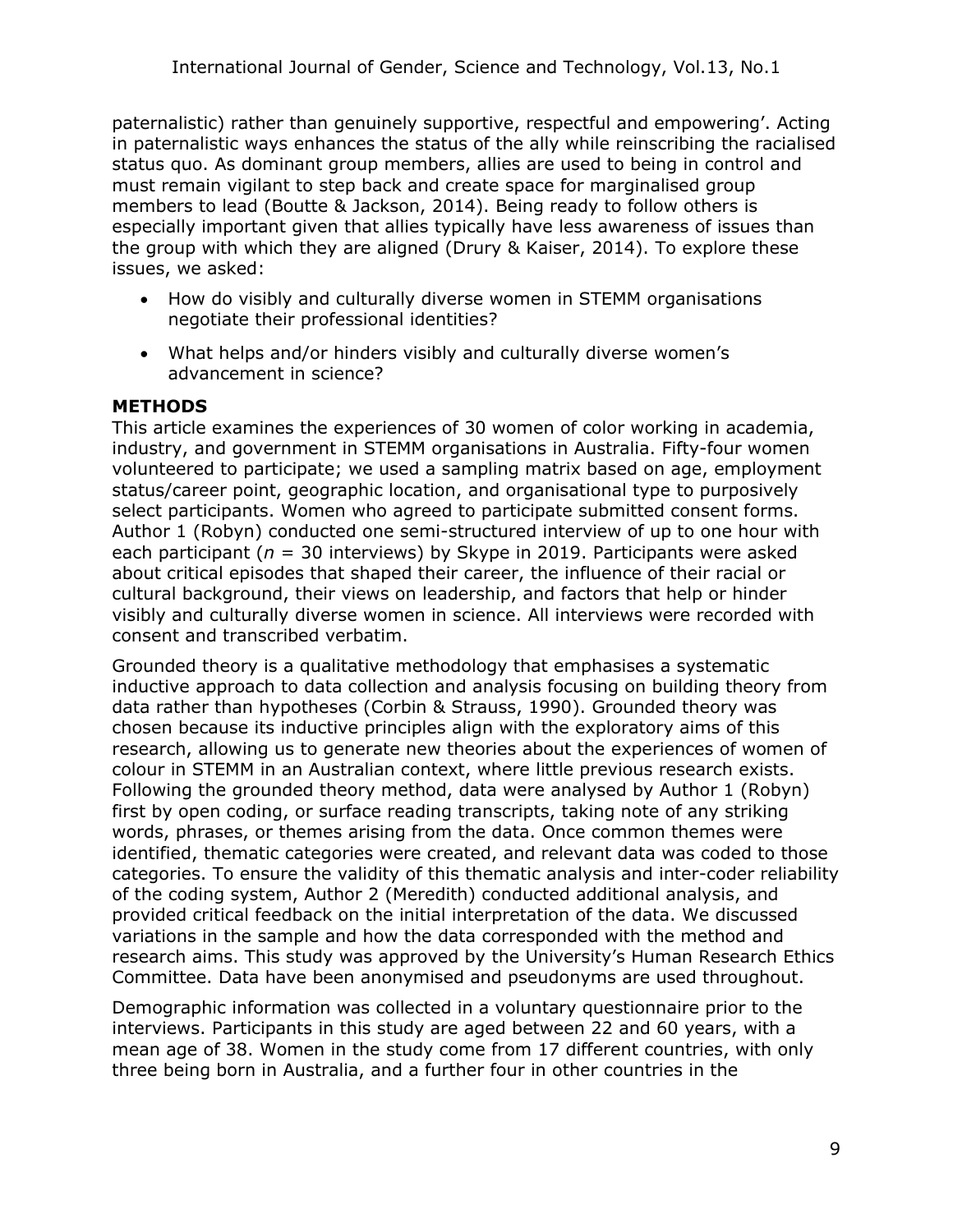Anglosphere (NZ, UK, USA). Most women worked in full-time, paid employment in skilled roles, positioning them occupationally as middle class.

Both authors are white women. During each phase of this research project, we met to discuss the implications of our racial identity. We are acutely aware of Kincheloe and McLaren's (2002, p. 105) caution that 'research practices are generally, although most often unwittingly, implicated in the reproduction of systems of class, race, and gender oppression'. Indeed, our previous research on women in STEMM demonstrates this (Nash & Moore, 2018). Due to factors beyond our control, our previous sample consisted of white women, thereby perpetuating the erasure of women of colour's experiences from our findings. We aspire to be allies to women of colour, while recognizing that the designation of ally is not ours to make (Brookfield, 2014). Drawing on Patton and Bondi (2015), we regularly reflect on our role in this space as we endeavour to support social justice without perpetuating inequity.

### **RESULTS & DISCUSSION**

Data analysis led to the development of three key themes: the intersections of gendered and raced microaggressions, difficulties negotiating racial microinsults, and supervisors and managers as allies. We discuss these themes in turn.

### **The intersections of gendered and raced microaggressions**

Many women in our study felt that gender and race acted in tandem to structure their workplace experiences. Some participants described experiences of being invisible and having to prove themselves in ways that are likely to resonate with white women:

They tend to assume that I don't know about things, so they'll kind of start explaining something to me and I'll say, "Yeah, that's fine, thanks, I actually know how that works because it's part of my job to understand it" and often they will just continue to tell me anyway. (Astrid, age 28, born in Australia)

I find it's harder, as a woman, in science and technology … you're having to work a lot harder to prove yourself, that you are equal, that you have the same amount of skill … I think it's because there's maybe that preconception that you are not as qualified or not as good, and you have to work yourself to overcome that barrier of preconception. (Marissa, age 42, born in Malaysia)

You say one thing, and some white male repeats exactly what you say, and then everybody looks at that white male, even though you're the one who said it. (Chantal, age 52, born in UK)

It is a challenge to work in STEMM and male dominated STEMM areas … I would get contractors who would talk to my junior staff because they were white and male. The guys would say, "Actually, she is the one who has done the design," and the men would be pretty surprised. (Shankari, age 53, born in India)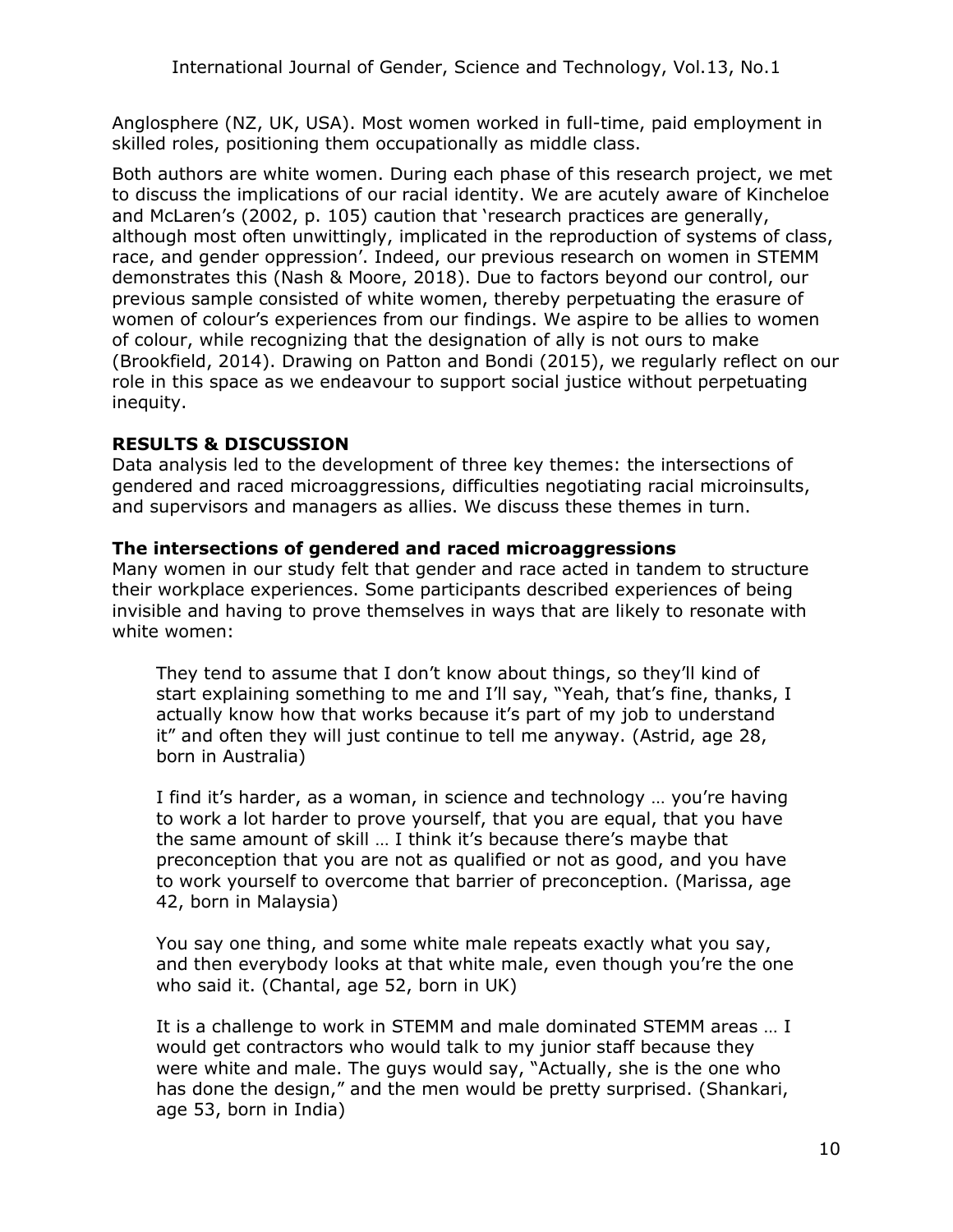In the extracts above, women of colour describe gendered experiences of being undermined and having their competence doubted. In response, these women feel as if they must perform additional labour to compensate. These experiences echo the literature examining the 'chilly climate' for white women working in maledominated fields (Nash & Moore, 2019; Reilly et al., 2016; Savigny, 2014). However, women of colour face additional challenges based on their racial or cultural background:

When you have a different accent … they underestimate you and they just think that you are not capable to perform … You have to prove yourself before somebody actually believes what you're saying. (Brigitte, age 32, born in Columbia)

There is just another barrier to people actually making an effort to, kind of, treat you seriously … We would have meetings with the supervisors and I would come up with an idea or a suggestion, and they would be curious to know as to how I came up with that idea … I felt that personally I wasn't taken seriously because A: I was female and B: because I was brown. (Meera, age 33, born in India)

You have to walk a really fine line and, in a way, I feel as a woman you have to be better than your male counterparts and as a woman of colour you have to be even better than your white female counterparts. (Gabbie, age 44, born in UK)

The comments above demonstrate the intersectional nature of participants' experiences in STEMM organisations, suggesting that their racial or cultural identity compounds their gendered experiences. Echoing Choroszewicz and Adams' (2019) description of 'meta-work', women of colour describe having to perform additional affective labour to manage their colleagues' perceptions of their capabilities. This additional labour does not have to be performed by people from majority groups, such as white men.

#### **Difficulties negotiating racial microinsults**

Women of colour also experience microinsults. While these microinsults may not be intentional, they are nonetheless consequential. For example, women of colour working in science fields are consistently reminded that they are perceived as members of racial groups rather than individuals, demonstrating that their race and/or culture is salient for their colleagues:

I'd say I experience it near daily, meeting people, in a micro-aggression way. It's not very overt; it's just the language that we have here and asking like, "Where are you from?" … it's more just a constant reminder that I am not thought of as Australian. (Anneke, age 22, born in South Africa)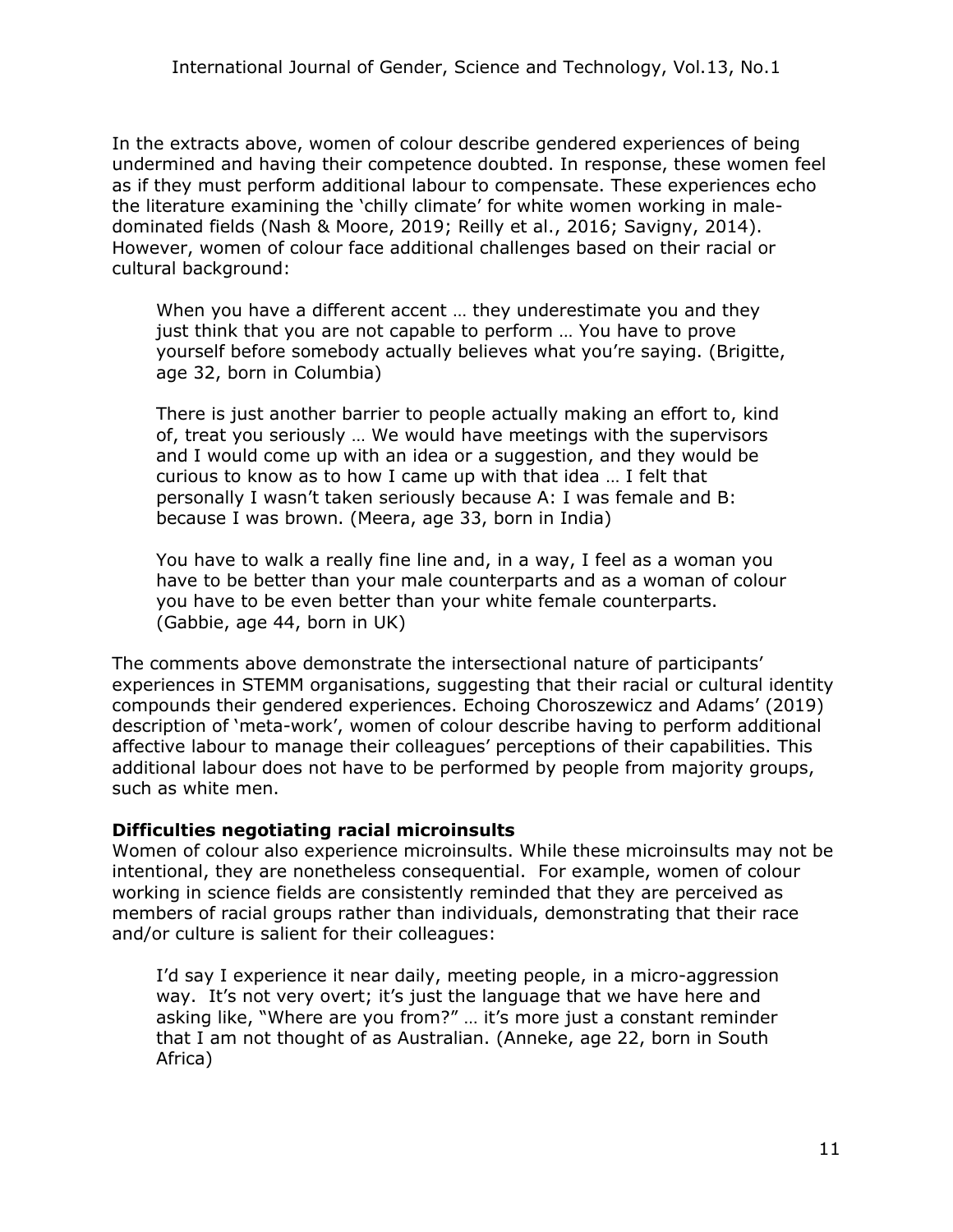There is a perpetual, "I love your accent," … "I love the colour of your olive skin", "I love the curls in your hair." … And it's like, "Why do you have to bring up the colour of my skin all the time? And I can't really tell you off, because you're trying to be nice, technically." It's nonconsequential to anything that I do – the colour of my skin. (Maria, age 48, born in Spain)

Sometimes she confuses our names in talking to them … we're seen as, oh, that's those Asian women. (Adelita, age 60, born in India)

Microinsults such as these remind women of colour that they are different to the 'pale and male' appearance of ordinary scientists (Ong, 2005, p. 597), operating to subtly challenge women of colour's 'competence and membership in the scientific community' (Ong, 2005, p. 593). However, as Maria notes, it is difficult to challenge microinsults because of their subtle and superficially polite nature, and the likelihood that the speaker holds no ill intent. As such, explaining to a colleague why their comments are inappropriate necessarily involves more than a pithy retort. Rather, a constructive conversation requires adequate time, sensitivity, and openness to being educated about different racial realities (Sue, 2017). In an organisational context characterised by normative whiteness and 'white fragility', alerting white colleagues to problematic aspects of a well-intended remark is likely to lead to backlash (Jones & Norwood, 2017). Indeed, initiating and managing these conversations is risky, emotionally draining, and a distraction from women of colour's work responsibilities (Jones & Norwood, 2017; Kim et al., 2019; Sue et al., 2007). These difficulties are compounded because women's experiences in science organisations position them as 'outsiders' to scientific endeavours (Kmec, 2013). However, these conversations are necessary to improve the 'chilly climate' in Australian STEMM organisations.

Microinsults based on gendered and racialised stereotypes also structure the expectations of the colleagues of women of colour. In this section, we discuss stereotypes of Asian women as deferential rather than assertive, and Black women as angry. While these stereotypes are contradictory, both position women of colour as unsuited to leadership:

Like eastern women are supposed to be submissive or stay at home, they don't expect them to take on leadership positions like your western woman … there's already a pre-conceived notion about what I should be doing and no one expect me to go outside it. (Danika, age 25, born in India)

There tends to be this perception that, particularly in Asian women, you're not supposed to speak back or question anything. (Meilin, age 35, born in China)

Racial microaggressions demonstrate that women of colour are perceived by their colleagues from a racialised lens. Stereotypes are an integral component of these lenses. When colleagues' and/or supervisors' actions are based on racial/cultural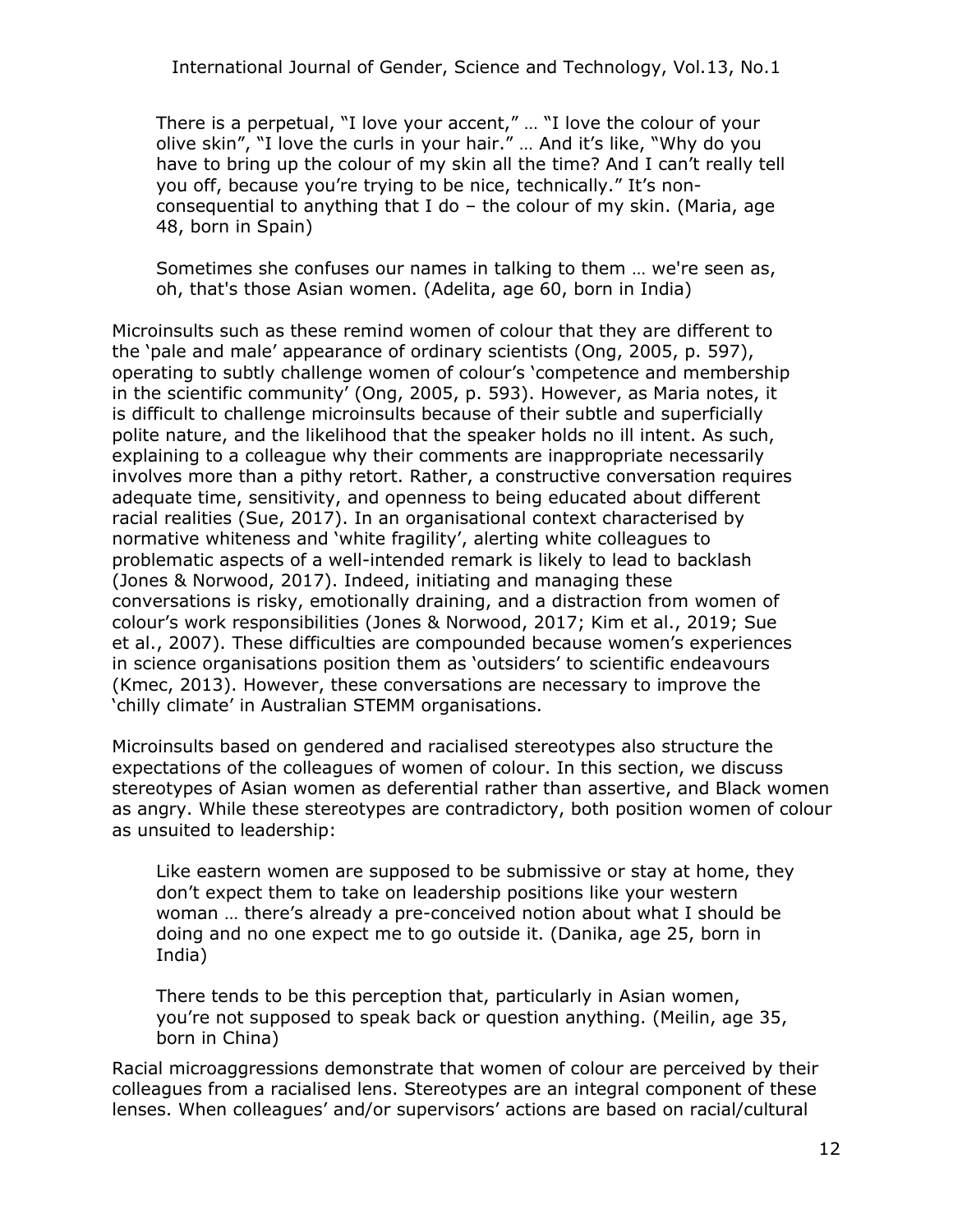stereotypes, such as Asian women not possessing the social skills to be leaders, they are unlikely to sponsor women of colour for leadership training or relevant capacity-building secondments, thereby limiting these women's potential for career advancement (Kim et al., 2019).

The emotional labour of managing their colleagues' preconceptions and effecting change in a non-threatening manner diverts the attention of women of colour from their work and, as Shankari (age 53, born in India) observes, is 'exhausting':

Even these microaggressions, they can really wear you down. You know, you can really start to feel like you're not valued somewhere because … it's the tenth time your manager said, "Oh don't worry about it, you're stressing out too much" … And it makes you hone in on yourself as if there's something wrong with you and you almost start – I don't know – like gaslighting<sup>2</sup> yourself. (Astrid, age 28, born in Australia)

I've got two managers … both older males, Caucasian. Some of the challenges in terms of not feeling like I'm being heard have meant that I can't talk to these two managers directly, I've had to reach out to other people to be able to bridge the gap. (Iliana, age 31, born in NZ)

It's like a constant managing up … just fitting in and not being difficult, quietly getting your point across, slowly over time … Sometimes I'll talk to some of my male colleagues, and they'll be like, "Oh well, why didn't you bring that up in the meeting?" Because they don't get penalised the way that we sometimes do when we raise difficult issues or objections. (Kelly, age 35, born in South Africa)

Let's be honest, by being vocal it actually doesn't win you any favours because you're seen as a troublemaker, so it's a really fine line. As an academic you want to be seen as professional, you want people to value your opinion and you don't want people to run out of the room the minute you walk in … this is all down to mental loading as well, in the back of my mind I walk into a room and I'm evaluating who's in the room and I'm worrying if I speak out and say things will this jeopardise my career? (Gabbie, age 44, born in UK)

If we get angry, sometimes they might get a bit too threatened. So, doing things with a smile, and being pleasant, and being not overly kind of threatening. (Chantal, age 52, born in UK)

The women of colour we interviewed were extremely aware of the stereotypes, such as the 'angry black woman' (Jones & Norwood, 2017), held by their peers, and the potential risks of speaking out. As Kelly notes above, the penalties that women of colour experience when raising difficult issues are not shared equally by their white male colleagues. The stereotypes held by their colleagues have the potential to influence how women of colour's behaviour is interpreted. Those who are firmly enculturated in whiteness and who believe their institutions to be race- and genderneutral meritocracies are likely to perceive women of colour who challenge this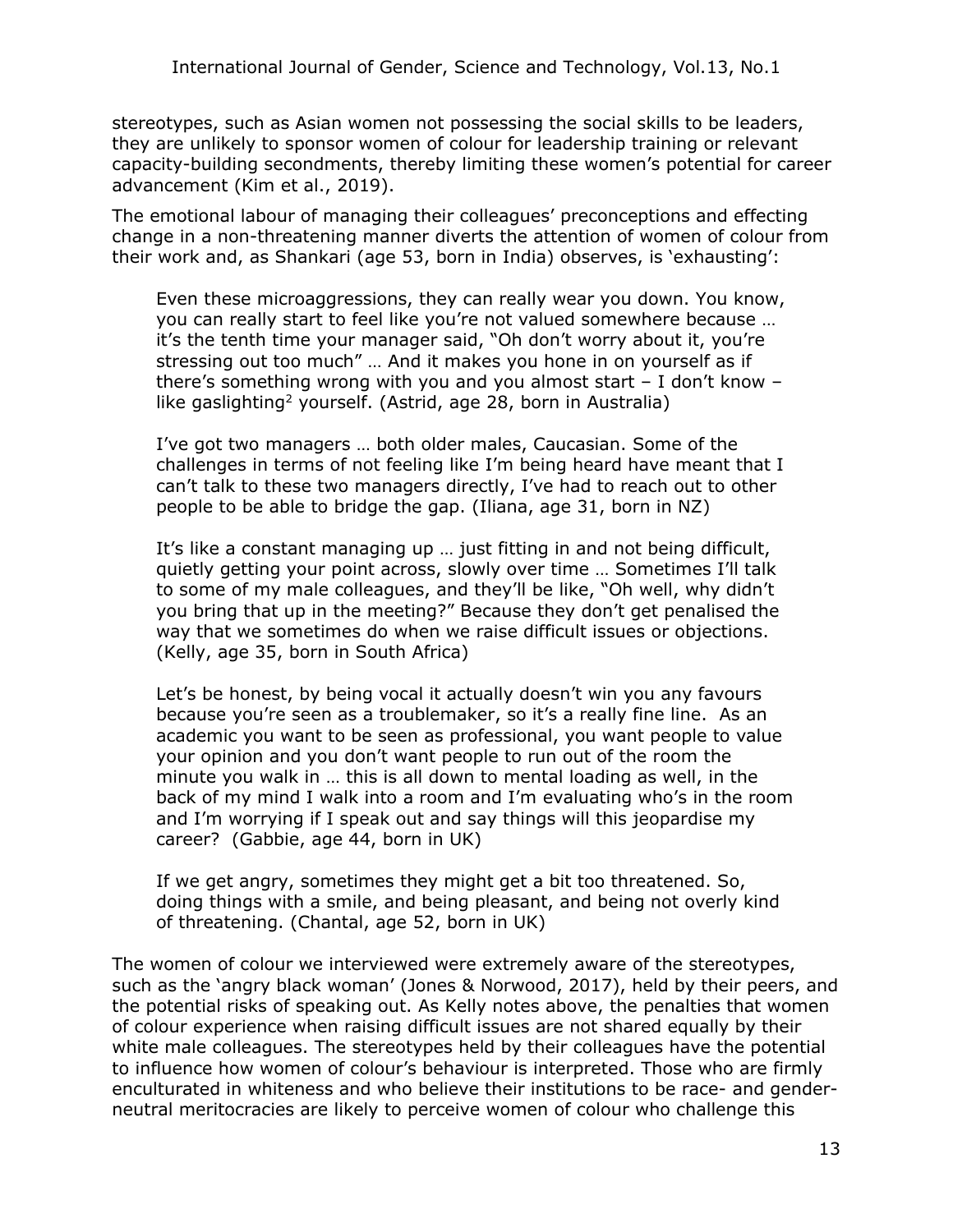narrative as over-reacting, ostensibly misreading the situation due to their gender, race and/or culture. Attempting to challenge these dominant narratives is fraught for women of colour who are positioned as partial and over-sensitive. Women describe feeling drained and overwhelmed yet feel compelled to act to improve their working conditions. In this way, women in our study experienced what Meyer (2003) refers to as 'minority stress' or the mental and physical toll that emerges from social and cultural structures (e.g. dealing with workplace microaggressions). Our participants discussed the necessity of acting strategically to instigate change over the long term.

#### **Supervisors and managers as allies**

Study participants identified strategies which had helped them manage the workplace challenges described above. Several women spoke about the difference made by supportive managers and/or mentors:

I would say, I've been lucky, I have had some very good supervisors like my PhD advisors, I had two female supervisors which I think is pretty unusual. But I look back at that and they just have been very supportive … That's definitely helped me with my confidence in myself. (Jayanti, age 34, born in USA)

I've had a lot of amazing managers … who have been very open to opportunity, tapped me on the shoulder for things, supported through. They've all been men. (Ivy, age 37, born in Australia)

Having a good long-life mentor and supervisor, that's a huge help because they can help you open your network, introduce you to people … (Cindy, age 44, born in Indonesia)

I can wave as many flags as possible, but until a senior staff [member] or my team leader or someone else acknowledges it as well, then people start to notice. And I think once they notice, then all of a sudden, you are visible. And when they think about, oh, what does this person do, then you're more likely to get promotions. (Chantal, 52, born in England)

Supportive managers and supervisors improve the environment for women of colour in STEMM organisations by recognising their abilities and supporting their career progression. To varying extents, this relieves women of colour from having to prove themselves. Interestingly, many women in this study used words such as 'fortunate' or 'lucky' to describe their position of having a supportive manager, suggesting that this is seen as exceptional rather than standard.

Our participants observed that the majority of managers are white men, and they identified the importance of self-reflection for this group:

There are so many white male managers and they do have so much power and they're really the ones who need to be exposed to bias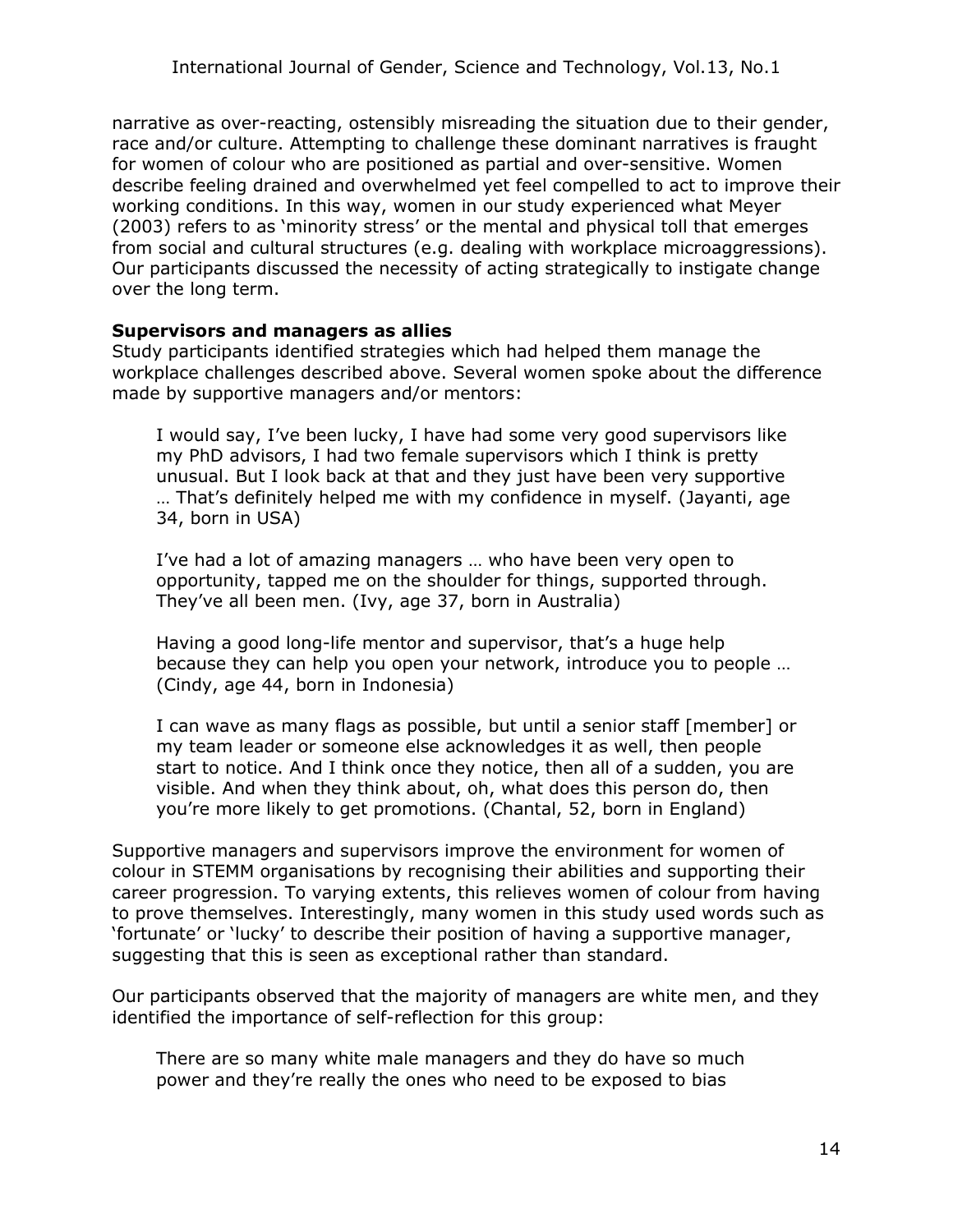International Journal of Gender, Science and Technology, Vol.13, No.1

training, being made aware of any inherent biases that they might have. (Astrid, age 28, born in Australia)

And as much as they're [white men] always trying to be seen to be doing the right thing, they don't quite understand what they're supposed to be doing … And they don't seem to be able to grasp that they're not nearly as open-minded as they think they are … And they still don't understand that there's all these barriers to success. (Kelly, age 35, born in South Africa)

If you are not from a minority group, be it a female group or the LBGT group or a person of colour, you are actually in your own little bubble, completely oblivious to what people encounter on a day to day basis. People really do need to have it spelled out because you can't understand something you've never encountered on a daily basis because in your bubble it's not real. (Gabbie, age 44, born in UK)

These participant comments are supported by scholarly literature on the 'knowledge gap' between research, managers, and team members (Sue et al., 2007). In particular, Sue et al. (2007, p. 271) argue that white allies need to develop an understanding of themselves as 'racial/cultural being[s] and of the biases, stereotypes, and assumptions that influence worldviews'. White allies also need to understand common issues in STEMM workplaces for women of colour as well as research-based solutions (Jovanovic & Armstrong, 2014). While the women we interviewed identified the need for this self-awareness, they also questioned the effectiveness of mainstream organisational diversity training programs which are meant to increase knowledge of the relevant issues and change behaviours:

You go to sessions about diversity and they're all full of people who, you know, they're essentially preaching to the converted … they're rolling it out to students and they're rolling it out to staff, but they're not rolling it out to the leadership. (Meilin, age 35, born in China)

I think that the organisations will rise to the challenges, but it requires the strength of women and people to constantly fight, and that is exhausting. These micro-aggressions that constantly bring you down … It is that conversation I had with my boss the other day. He had been on some sort of gender awareness or bias training, and he tried to preach to me … I just looked at him and went, "So, you are a 50-year old woman, are you, who is small and Indian and brown? Is that what you are going to tell me?" He looked at me a bit surprised. I said, "You know, I go through it every day. Every single day is a challenge". (Shankari, age 53, born in India)

We have these endless workshops on unconscious bias and cultural sensitivity and I've not seen anything that comes back and what behaviours have changed as a result of this. (Adelita, age 60, born in India)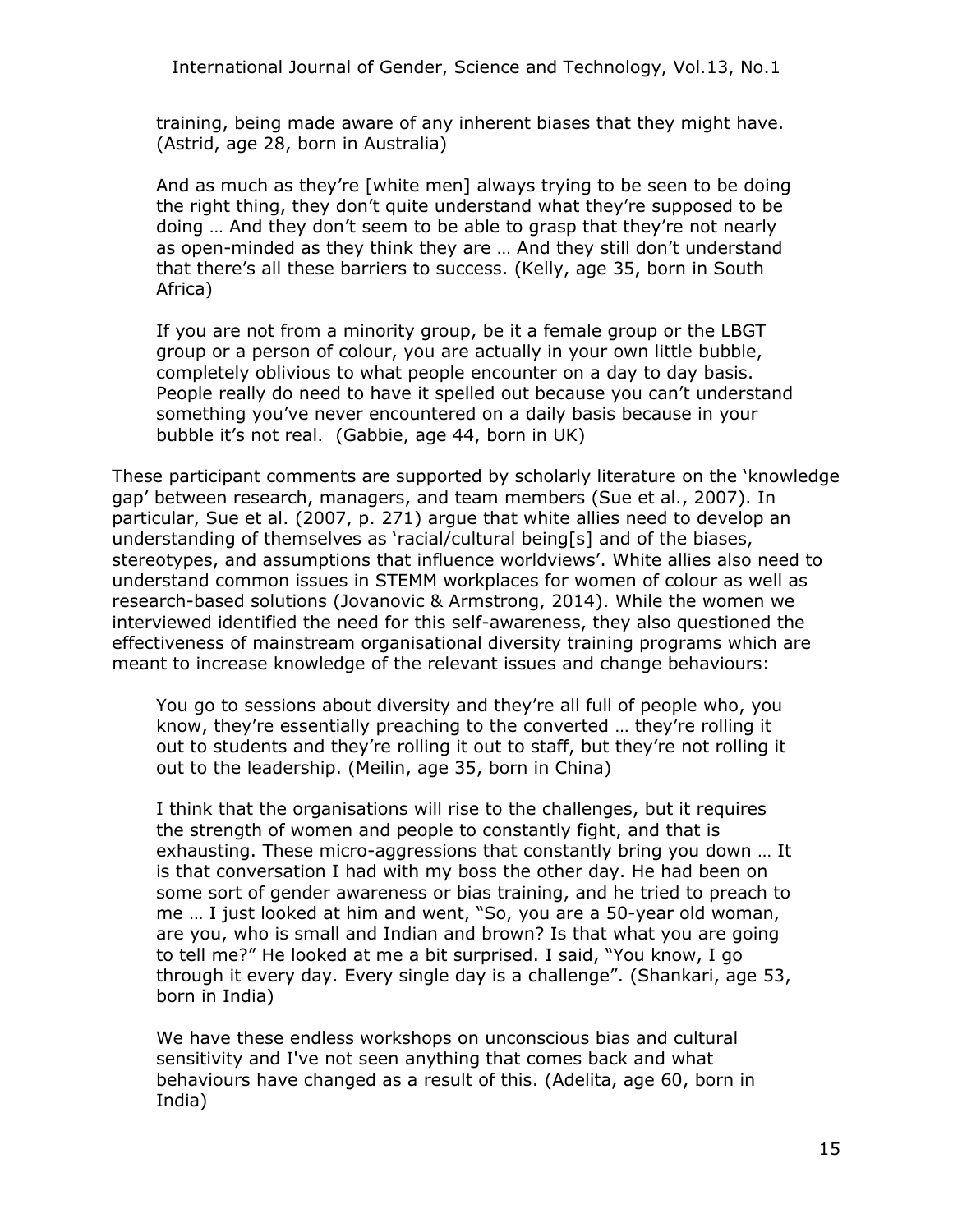These participant comments align with recent research that demonstrates the often limited impact of organisational diversity training. For example, Chang et al. (2019) found that diversity training seminars can increase knowledge about relevant issues, but they rarely change the behaviour of men or white employees overall. As participants like Kelly observed, white men believe themselves to be relatively advanced in terms of their gendered and racial awareness, yet demonstrate poor understanding of the issues, and also rarely act on them. This suggests that better organisational approaches need to be taken, especially for people in leadership positions, as noted by Meilin. For instance, the literature shows that more effective strategies for eliminating gender or racial bias include increased contact between diverse groups/teams of employees, in-house mentoring programs, and changing the culture of organisations through targeted hiring and recruitment (Dobbin & Kalev, 2016).

Women of colour were explicit in their endorsement of the latter strategy, noting that improving workplace culture is crucial to address the culture of Australian STEMM institutions:

… work on workplaces and workplace culture being just actually more inclusive. (Astrid, age 28, born in Australia)

I think the most helpful thing is when culturally non-diverse people get to learn about their bias … The other thing that I think is very helpful is when you can develop a culture where things can be called out. (Leticia, age 33, born in Mexico)

… the career strategies are usually focused on you as a person and they're not about changing the environment. (Meilin, age 35, born in China)

Women in our study pointed to the importance of addressing the wider culture in STEMM organisations, by strategies such as helping their white peers and managers to become more self-aware of their own privilege and the barriers facing women of colour in STEMM. This awareness can help shift the focus of diversity initiatives from 'fixing the women' (Fletcher, 2004) to addressing organisational cultures, as dominant group members learn to recognise how social and institutional structures have shaped their worldview and experiences.

#### **CONCLUSION**

This study fills existing knowledge gaps by exploring how 30 women of colour experience Australian STEMM workplaces. We found that race and gender structured women's experiences of the workplace—microaggressions and microinsults were common to the group. Participants also highlighted the additional emotional labour required to gradually improve their working conditions. Examples of this 'meta-work' include women's attempts to overcome racial/cultural and gendered stereotypes and/or to prove their competence and value in institutions dominated by white men.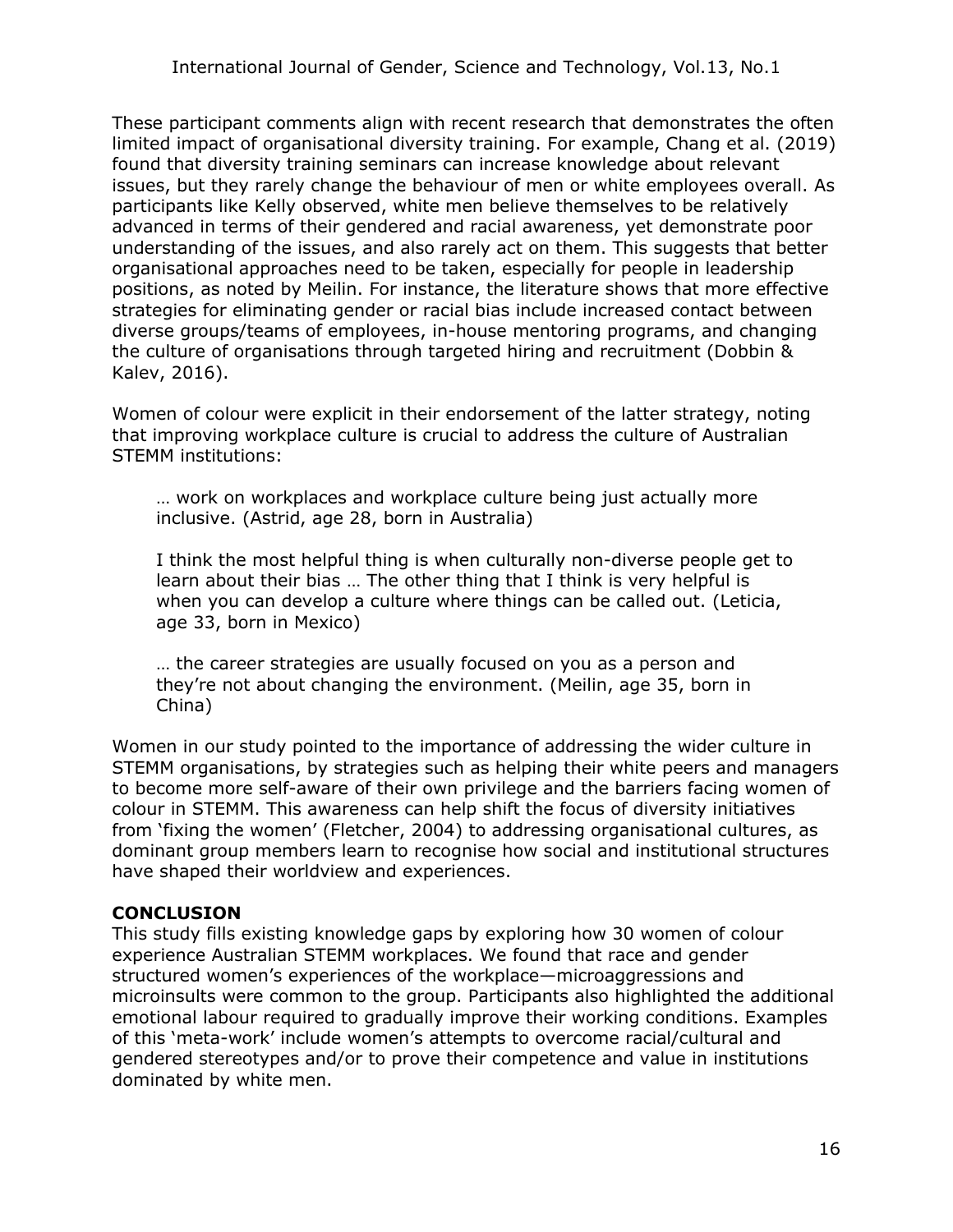Understanding the experiences of women of colour is important because there is a disparity between how members of dominant and marginalised groups experience STEMM workplaces. The knowledge gap is exacerbated in STEMM fields because science in Australia and elsewhere tends to be positioned as value-free and objective, which renders the experiences of minority groups unintelligible to majority group members. As the group holding institutional power in STEMM, white allies are crucial to leveraging change. Yet, white people are often the least likely to recognise microaggressions and their own implication in creating a 'chilly climate' for women of colour in STEMM.

Initiatives to increase diversity in Australian STEMM organisations may be successful in attracting scientists from diverse backgrounds. However, without a concurrent focus on addressing the institutional climate, these initiatives are unlikely to be effective at retaining scientists who feel incompatible with the organisational culture. For example, institutions need to broaden their scope beyond addressing overt racism, (hetero)sexism and so on, to focus on the subtle microaggressions that members of marginalised groups contend with daily.

While women of colour may be highly motivated to improve their working conditions, this study shows that they must act judiciously to ensure their careers are not jeopardised or that the situation is not inflamed. Negotiating the 'minefield' of racial microaggressions is highly skilled, affective labour for which most women have not been trained. This study reveals that it places additional demands on women of colour's time and distracts from their work responsibilities. Women of colour are subject to a unique form of external stress that results from the larger systems of power and oppression (namely, whiteness intersecting with gender) in their workplaces. This leaves women of colour vulnerable to experiencing microaggressions and other forms of intersectional discrimination based on both gender and race.

The ability of women of colour to successfully address these issues is severely curtailed due to their positioning as partial and over-sensitive. Importantly, the burden of educating white people should not be the responsibility of people of colour. White leaders are powerfully positioned to share this burden by working as allies to women of colour. Allies can be instrumental in amplifying the concerns of women of colour and reducing their workplace stress. Allies are seen as more credible by other dominant group members because they are not considered to be acting out of self-interest. Moreover, the costs of confronting racial microaggressions are fewer for allies. An important caveat in this regard is to work alongside women of colour rather than taking over. Allies are likely to have far less understanding of the relevant issues than the groups with which they are aligned. Allies occupy positions of social dominance and need to consistently reflect on their/our positionality to ensure they/we are supporting equitable outcomes rather than unintentionally perpetuating racial inequity.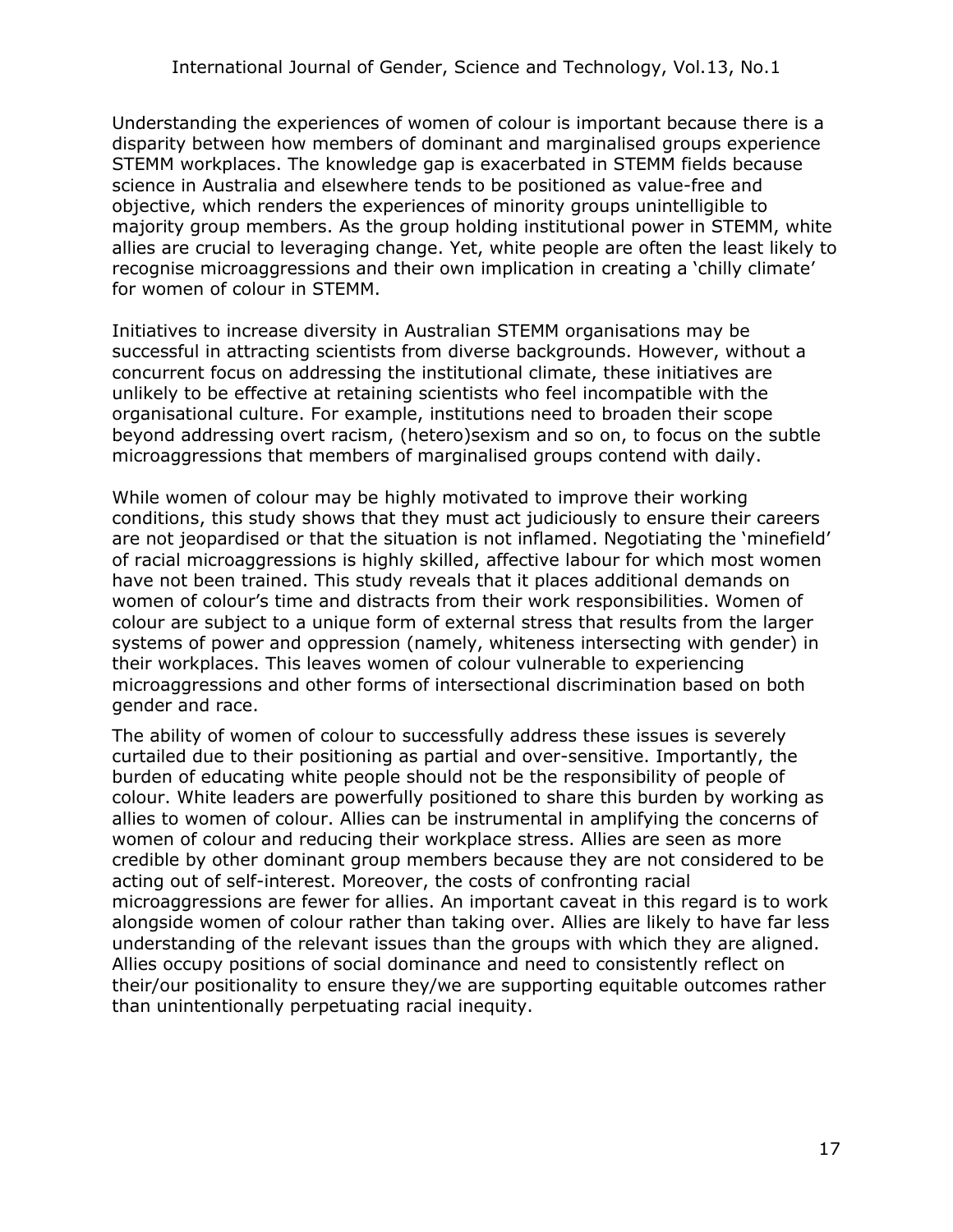### **ENDNOTES**

 $1$  Where possible, we eschew the term 'diverse' as it positions some individuals as non-normative while leaving normative positions unexamined.

 $2$  Gaslighting is a psychological term in which accurate information is withheld and/or false information provided resulting in the victim becoming anxious, confused, and sceptical of their own memories (Abramson, 2014).

### **REFERENCES**

Abramson, K. (2014). Turning up the lights on gaslighting. *Philosophical Perspectives*, 28, 1-30.

Acker, J. (2006). Inequality regimes: Gender, class, and race in organizations. *Gender & Society*, 20, 441-464

Alfred, M. V., Ray, S. M., & Johnson, M. A. (2019). Advancing women of color in STEM: An imperative for U.S. global competitiveness. *Advances in Developing Human Resources*, 21, 114-132.<https://doi.org/10.1177/1523422318814551>

Alfrey, L., & Twine, F. W. (2017). Gender-fluid geek girls. *Gender & Society*, 31, 28- 50. <https://doi.org/10.1177/0891243216680590>

Arday, J. (2018). Dismantling power and privilege through reflexivity: Negotiating normative whiteness, the Eurocentric curriculum and racial micro-aggressions within the academy. *Whiteness and Education*, 3, 141-161. <https://doi.org/10.1080/23793406.2019.1574211>

Bonilla-Silva, E. (2015). The structure of racism in color-blind, "post-racial" America. *American Behavioral Scientist*, 59, 1358–1376. <https://doi.org/10.1177/0002764215586826>

Boutte, G. S., & Jackson. T. O. (2014). Advice to white allies: Insights from faculty of color. *Race Ethnicity and Education*, 17, 623-642. <https://doi.org/10.1080/13613324.2012.759926>

Brookfield, S. (2014). Teaching our own racism: Incorporating personal narratives of whiteness into anti-racist practice. *Adult Learning*, 25, 89-95. <https://doi.org/10.1177/1045159514534189>

Cech, E. (2015). Engineers and engineeresses? Self-conceptions and the development of gendered professional identities. *Sociological Perspectives*, 58, 56- 77. <https://doi.org/10.1177/0731121414556543>

Chang, E. H., Milkman, K. L., Gromet, D. M., Rebele, R. W., Massey, C., Duckworth, A. L., & Grant, A. M. (2019). The mixed effects of online diversity training. *PNAS*, 116, 778-7783.<https://doi.org/10.1073/pnas.1816076116>

Choroszewicz, M., & Adams, T. (2019). Gender and age in the professions: Intersectionality, meta-work, and social change. *Professional & Professionalism*, 9, 3432-3535. https://:doi.org/10.7577/pp.3432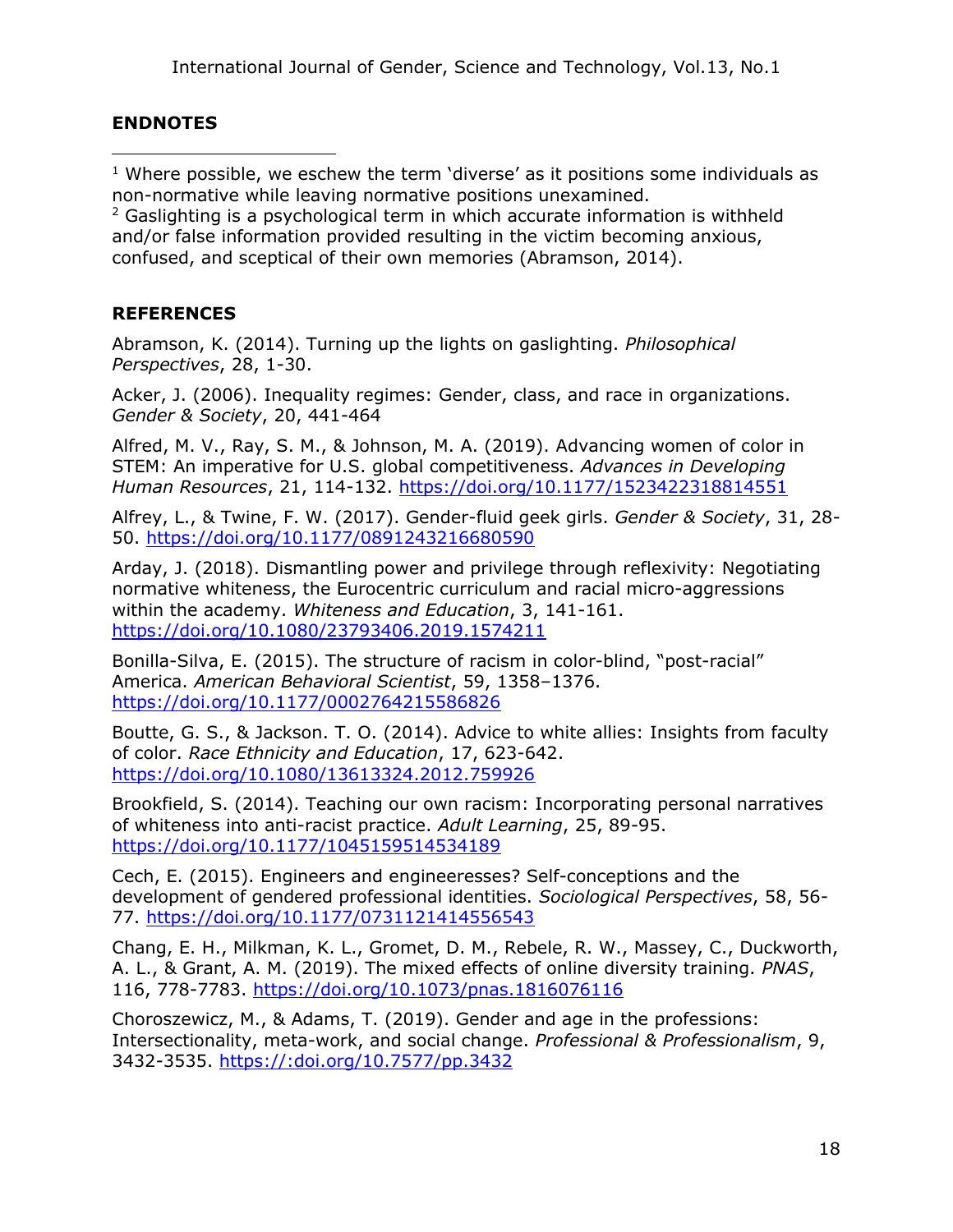Clancy, K. B. H., Lee, K. M. N., Rodgers, E. M., & Richey, C. (2017). Double jeopardy in astronomy and planetary science: Women of color face greater risks of gendered and racial harassment. *Journal of Geophysical Research: Planets*, 122, 1610-1623.<https://doi.org/10.1002/2017JE005256>

Corbin, J. M., & Strauss, A. (1990). Grounded theory research: Procedures, canons, and evaluative criteria. *Qualitative Sociology*, 13, 3–21 (1990). <https://doi.org/10.1007/BF00988593>

Crenshaw, K. (1989). Demarginalizing the intersection of race and sex: A Black feminist critique of antidiscrimination doctrine, feminist theory, and antiracist politics. *University of Chicago Legal Forum*, 139-67.

DiAngelo, R. (2011). White fragility. *International Journal of Critical Pedagogy*, 3, 54-70.

Dobbin, F., & Kalev, A. (2016). Why diversity programs fail. Harvard Business Review. https://hbr.org/2016/07/why-diversity-programs-fail

Drury, B. J., & Kaiser, C. R. (2014). Allies against sexism: The role of men in confronting sexism. *Journal of Social Issues*, 70, 637-652. <https://doi.org/10.1111/josi.12083>

Dyer, R. (1997). *White*. Routledge.

Fletcher, J. (2004). The paradox of postheroic leadership: An essay on gender, power and transformational change. *Leadership Quarterly*, 15, 647–61. <https://doi.org/10.1016/j.leaqua.2004.07.004>

Frankenberg, R. (1993). *White women, race matters: The social construction of whiteness*. University of Minnesota Press.

Goldberg, D. T. (2009). *The threat of race: Reflections on racial neoliberalism*. Wiley-Blackwell.

Hanson, S. L. (2012). Science for all? The intersection of gender, race and science. *The International Journal of Science in Society*, 3, 113-136.

Hatmaker, D. (2013). Engineering identity: Gender and professional identity negotiation among women engineers. *Gender, Work & Organization*, 20, 383-396. <https://doi.org/10.1111/j.1468-0432.2012.00589.x>

Holvino, E. (2010). Intersections: The simultaneity of race, gender and class in organization studies. *Gender, Work & Organization*, 17, 248-277. <https://doi.org/10.1111/j.1468-0432.2008.00400.x>

Huang, J., Gates, A. J., Sinatra, R., & Barabási, A. (2020). Historical comparison of gender inequality in scientific careers across countries and disciplines. *PNAS*, 9, 4609-4616. <https://doi.org/10.1073/pnas.1914221117>

Hubbard, R. (2001). Science, facts, and feminism. In M. Wyer, M. Barbercheck, D. Giesman, H. O. Ozturk, M. Wayne (Eds.), *Women, science, and technology: A reader in feminist science studies* (pp. 148-154). Routledge.

Jayasuriya, L., Walker, D., & Gothard, J. (Eds.) (2003). *Legacies of White Australia: Race, culture and nation*. University of Western Australia Press.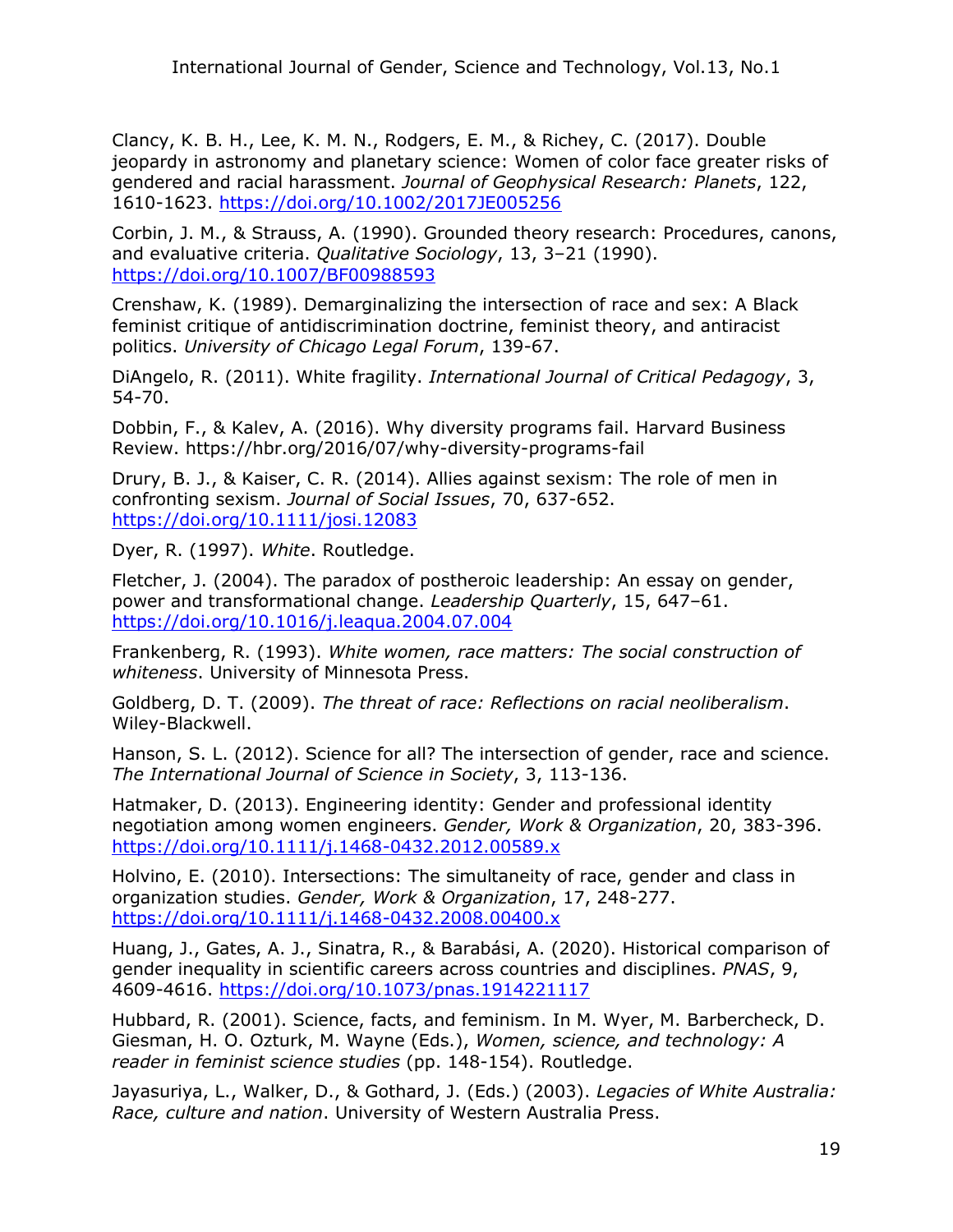Jones, T., & Norwood, K. (2017). Aggressive encounters & white fragility:Deconstructing the trope of the angry black woman. *Iowa Law Review*, 102, 2017-2070.

Jovanovic, J., & Armstrong, M. A. (2014). Mission possible: Empowering institutions with strategies for change. *Peer Review*, 16, 21-24.

Kim, J. Y. J., Block, C. J., & Nguyen, D. (2019). What's visible is my race, what's invisible is my contribution: Understanding the effects of race and color-blind racial attitudes on the perceived impact of microaggressions toward Asians in the workplace. *Journal of Vocational Behavior*, 113, 75-87. <https://doi.org/10.1016/j.jvb.2018.08.011>

Kincheloe, J. L., & McLaren, P. (2002). Rethinking critical theory and qualitative research. In Y. Zou & E. T. Trueba (Eds.), *Ethnography and schools: Qualitative approaches to the study of education* (pp. 87-138). Rowman & Littlefield.

Kmec, J. A. (2013). Why academic STEM mothers feel they have to work harder than others on the job. *International Journal of Gender, Science and Technology*, 5, 79-101.

Leggon, C. B. (2010). Diversifying science and engineering faculties: Intersections of race, ethnicity, and gender, *American Behavioral Scientist*, 53, 1013-1028. <https://doi.org/10.1177/0002764209356236>

Lentin, A. (2016) Racism in public or public racism: Doing anti-racism in 'postracial' times. *Ethnic and Racial Studies*, 39, 33-48. <https://doi.org/10.1080/01419870.2016.1096409>

Liu, H., & Baker, C. (2016). White knights: Leadership as the heroicisation of whiteness. *Leadership*, 12, 420-448.

Mattheis, A., Cruz-Ramírez De Arellano, E., & Yoder, J. B. (2019). A model of queer STEM identity in the workplace. *Journal of Homosexuality*. <https://doi.org/10.1080/00918369.2019.1610632>

Metcalf, H. (2010). Stuck in the pipeline: A critical review of STEM workforce literature. *InterActions: UCLA Journal of Education and Information Studies*, 6, 1- 20. Retrieved from<https://escholarship.org/uc/item/6zf09176>

Meyer, I. H. (2003). Prejudice, social stress, and mental health in lesbian, gay, and bisexual populations: Conceptual issues and research evidence. *Psychological Bulletin*, 129, 674–697.<https://doi.org/10.1037/0033-2909.129.5.674>

Moore, R. (2012). Whitewashing the gap: The discursive practices of whiteness. *International Journal of Critical Indigenous Studies*, 5, 2–12.

Moore, R. (2020). Whiteness=politeness: Interest-convergence in Australian history textbooks, 1950–2010. *Critical Discourse Studies*, 17, 111-129. <https://doi.org/10.1080/17405904.2019.1637760>

Morley, L. (2013). The rules of the game: Women and the leaderist turn in higher education. *Gender and Education,* 25, 116-131.

Nash, M., Grant, R., Lee, L. M., Martinez-Marrades, A., & Winzenberg, T. (2020). An exploration of perceptions of gender equity among SAGE Athena SWAN self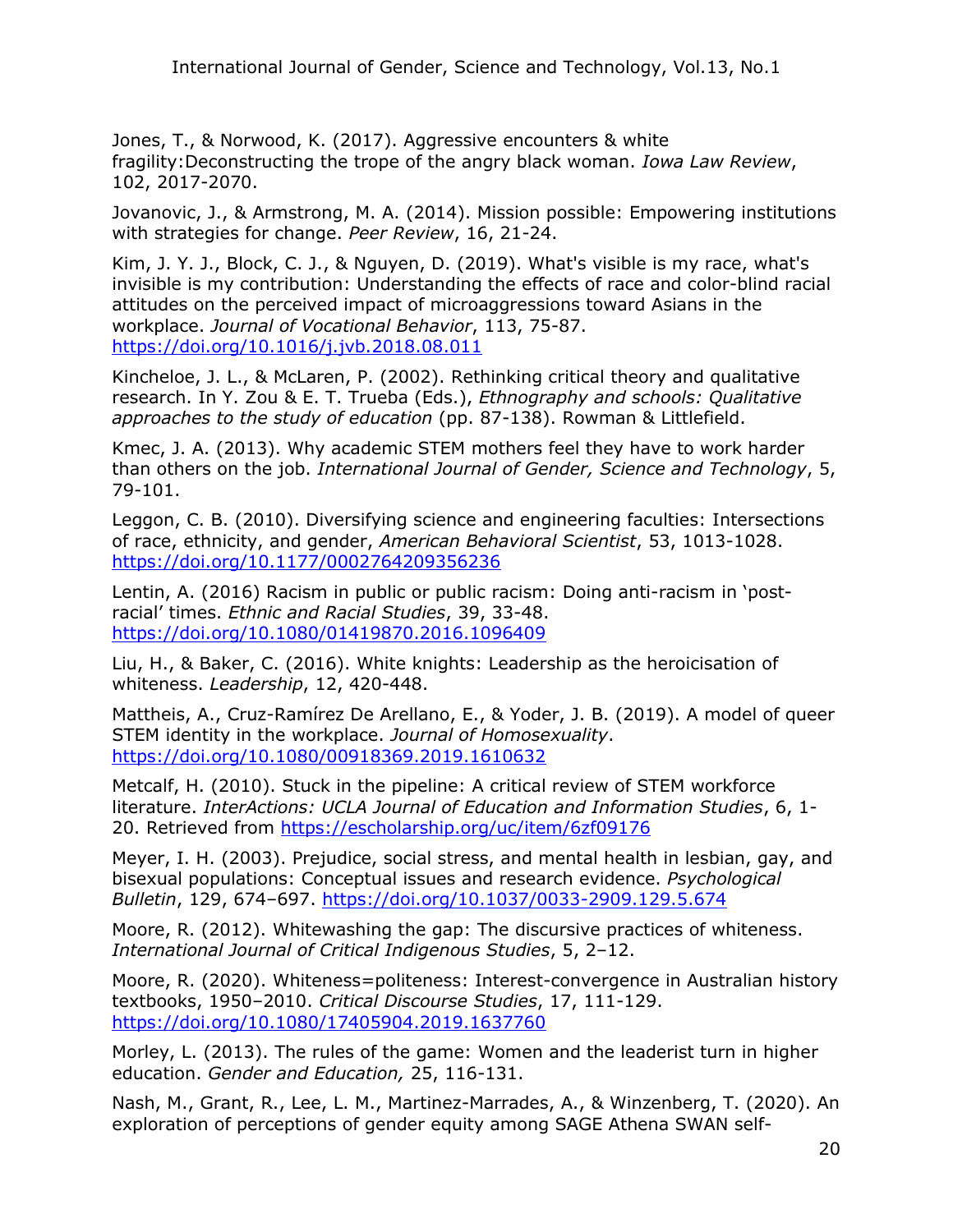assessment team members in a regional Australian university. *Higher Education Research & Development*. https:/[/doi.org/10.1080/07294360.2020.1737657](https://doi.org/10.1080/07294360.2020.1737657)

Nash, M., & Moore, R. (2018). An evaluation of a leadership development programme for women in STEMM in Antarctica. *The Polar Journal*, 8, 110-125. <https://doi.org/10.1080/2154896X.2018.1468629>

Nash, M., & Moore, R. (2019). 'I was completely oblivious to gender': An exploration of how women in STEMM navigate leadership in a neoliberal, postfeminist context. *Journal of Gender Studies*, 28, 449-461. <https://doi.org/10.1080/09589236.2018.1504758>

National Science Foundation. (2019). Women, minorities, and persons with disabilities in science and engineering. [ncses.nsf.gov/pubs/nsf19304/digest](https://ncses.nsf.gov/pubs/nsf19304/digest)

Office of the Chief Scientist (2020). Australia's STEM workforce. Australian Government. [https://www.chiefscientist.gov.au/sites/default/files/2020-](https://www.chiefscientist.gov.au/sites/default/files/2020-07/australias_stem_workforce_-_final.pdf) [07/australias\\_stem\\_workforce\\_-\\_final.pdf](https://www.chiefscientist.gov.au/sites/default/files/2020-07/australias_stem_workforce_-_final.pdf)

Ong, M. (2005). Body projects of young women of colour in physics: Intersections of gender, race and science. *Social Problems*, 52, 593-617. <https://doi.org/10.1525/sp.2005.52.4.593>

Ong, M., Wright, C., Espinosa, L. L., & Orfield, G. (2011). Inside the double-bind: A synthesis of empirical research on undergraduate and graduate women of color in science, technology, engineering, and mathematics. *Harvard Educational Review*, 81, 172-208.<https://doi.org/10.17763/haer.81.2.t022245n7x4752v2>

Patton, L. D., & Bondi, S. (2015). Nice white men or social justice allies? Using critical race theory to examine how white male faculty and administrators engage in ally work. *Race Ethnicity and Education*, 18, 488-514. <https://doi.org/10.1080/13613324.2014.1000289>

Pawley, A., & Tonso, K. L. (2011). "Monsters of unnaturalness": Making women engineers' identities via newspapers and magazines (1930-1970). *Journal of the Society of Women Engineers*, 20, 50-75.

Powell, A., Bagilhole, B., & Dainty, A. (2009). How women engineers do and undo gender: Consequences for gender equality. *Gender, Work & Organization*, 16, 411- 428. <https://doi.org/10.1111/j.1468-0432.2008.00406.x>

Prinsley, R., Beavis, A.S., & Clifford-Hordacre, N. (2016). Busting myths about women in STEM. Report for the Office of the Chief Scientist, Canberra, ACT.

Rasinski, H. M., & Czopp, A. M. (2010). The effect of target status on witnesses' reactions to confrontations of bias. *Basic and Applied Social Psychology*, 32, 8-16. <https://doi.org/10.1080/01973530903539754>

Reilly, A., Jones, D., Vasquez, C. R., & Krisjanous, J. (2016). Confronting gender inequality in a business school. *Higher Education Research & Development*, 35, 1025–1038. <https://doi.org/10.1080/07294360.2016.1138453>

Rosser, S. V., Barnard, S., Carnes, M. & Munir, F. (2019). Athena SWAN and ADVANCE: Effectiveness and lessons learned. *Lancet*, 393, 604–08. [https://doi.org/10.1016/S0140-6736\(18\)33213-6](https://doi.org/10.1016/S0140-6736(18)33213-6)